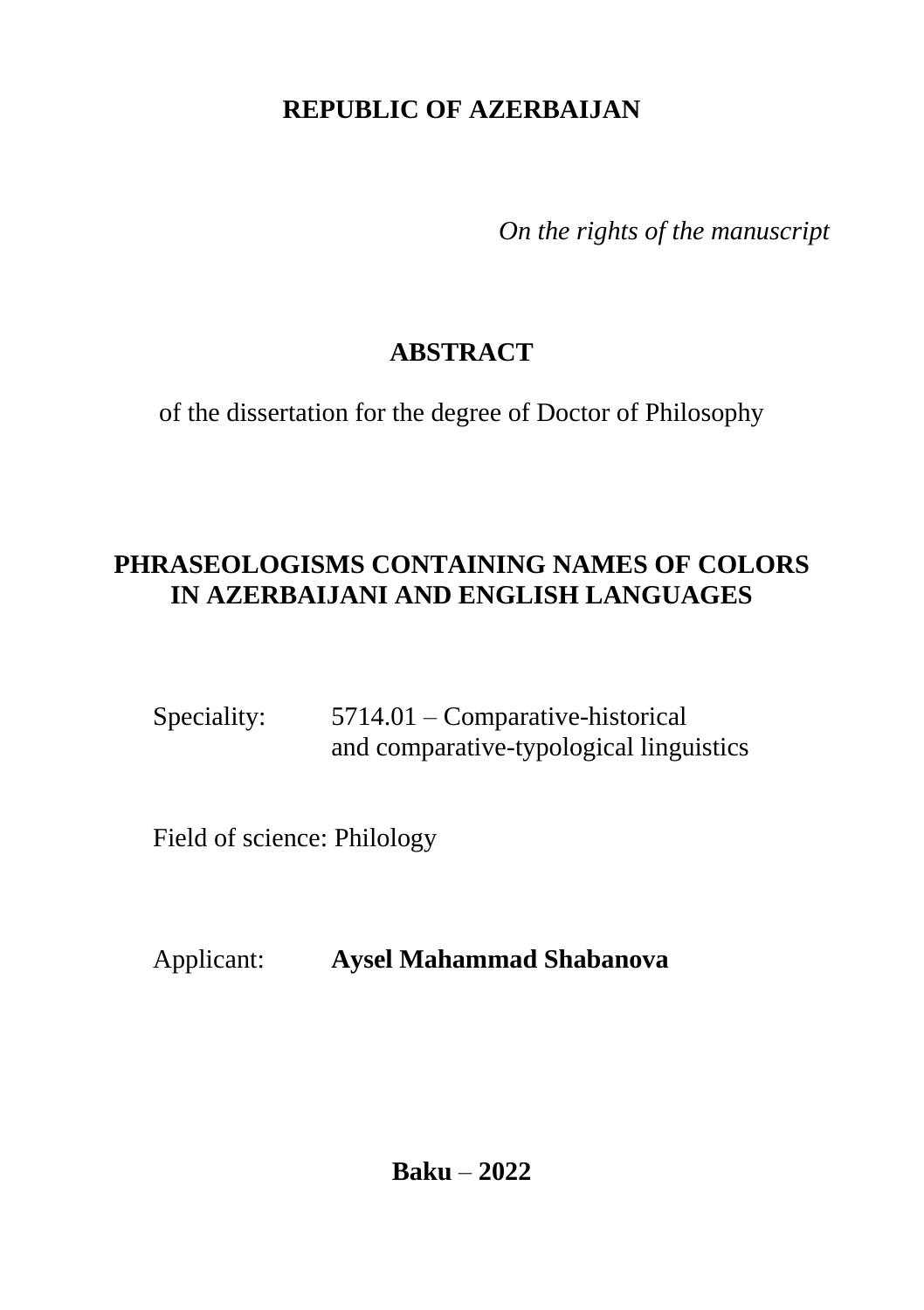The work was performed at the Department of General Linguistics of The work was performed

| Scientific supervisor: | Doctor of Philological Sciences, Professor<br><b>Ikram Ziyad Gasimov</b>  |
|------------------------|---------------------------------------------------------------------------|
| Scientific advisor:    | Doctor of Philopsohy in Philology, Professor<br><b>Arif Rza Huseynov</b>  |
| Official opponents:    | Doctor of Philological Sciences, Professor<br><b>Eldar Rizvan Piriyev</b> |
|                        | Doctor of Philopsohy in Philology<br>Sahila Bagir Mustafayeva             |

Doctor of Philopsohy in Philology **Shafiga Mutallim Maharramova**

Dissertation council ED 2.13 of Supreme Attestation Commission under the President of the Republic of Azerbaijan operating at Baku Slavic University.

Chairman of the Dissertation council  $\frac{1}{2}$ 

 $\frac{(\gamma \gamma)}{\gamma}$ 

Scientific secretary of the Dissertation council:

\_\_\_\_\_\_\_\_\_\_\_\_\_\_ **Tamilla Hasan Mammadova** 

Doctor of Philological Sciences, Professor

# **Rahilya Huseyn Guliyeva**

Doctor of Philological Sciences,<br>Professor **Professor NASIRAGHA MATIE** 

Chairman of the Doctor of Philological Sciences, scientific seminar $\mathcal{V}_{\ell}$  Professor<br>Tamilla Hasan Mammadova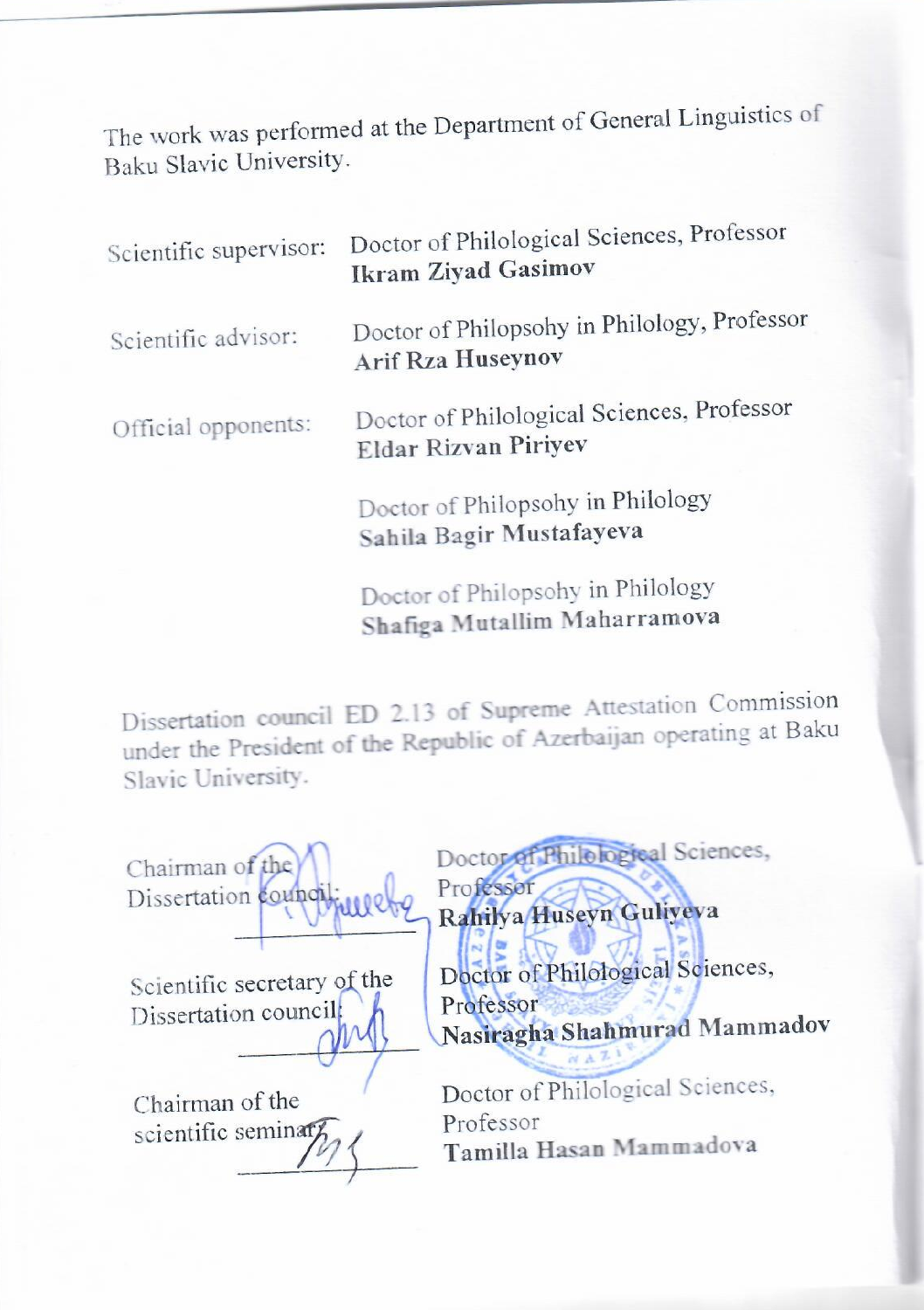## **GENERAL CHARACTERISTICS OF THE DISSERTATION**

**Urgency of the theme.** All round study of phraseologisms distinguished by is self-belonging position, frequency of usage, richness of expression, stylistic variety and other peculiarities, their attraction to the analysis having determined characteristic features belonging to them are distinguished by its urgency and modernity. The investigation of the problem on the materials of the English and Azerbaijani languages belonging to different typological and genealogical groups must have still more increased the urgency of the theme.

Despite the fact that the phraseological systems of English and Azerbaijani languages have been attracted to investigations on different parameters in a certain degree, but the types of phraseologisms based on the language units formed by the names of colors, their specific features, not being attracted to thorough investigation, the dissertation work on the theme called *"Phraseologisms formed by the names of colors in Azerbaijani and English languages"* is once more discovered as urgent. In Azerbaijani and English languages having entered different typological groups a number of similar and distinctive features between the features of formation and possibilities of expressiveness of phraseological units show themselves. Attraction of such characteristics to the typological comparative investigation can also be considered as one of the factors, conditioning the urgency of the theme, because phraseologisms compared in both languages, being the product of national thinking, their attitude to life, their world outlook, reflect their attitude to the outer world. Russian linguist V.Teliya expressing her thought: ―*the phraseological fund of the language is the mirror of its linguoculturological and national*  features<sup>"1</sup>. The phraseologisms having been formed by the names of colors in Azerbaijani and English languages also is not an exception

<sup>&</sup>lt;sup>1</sup> Teliya, V.N. Phraseology in the context of culture / V.N.Teliya. - Moscow, – 1999.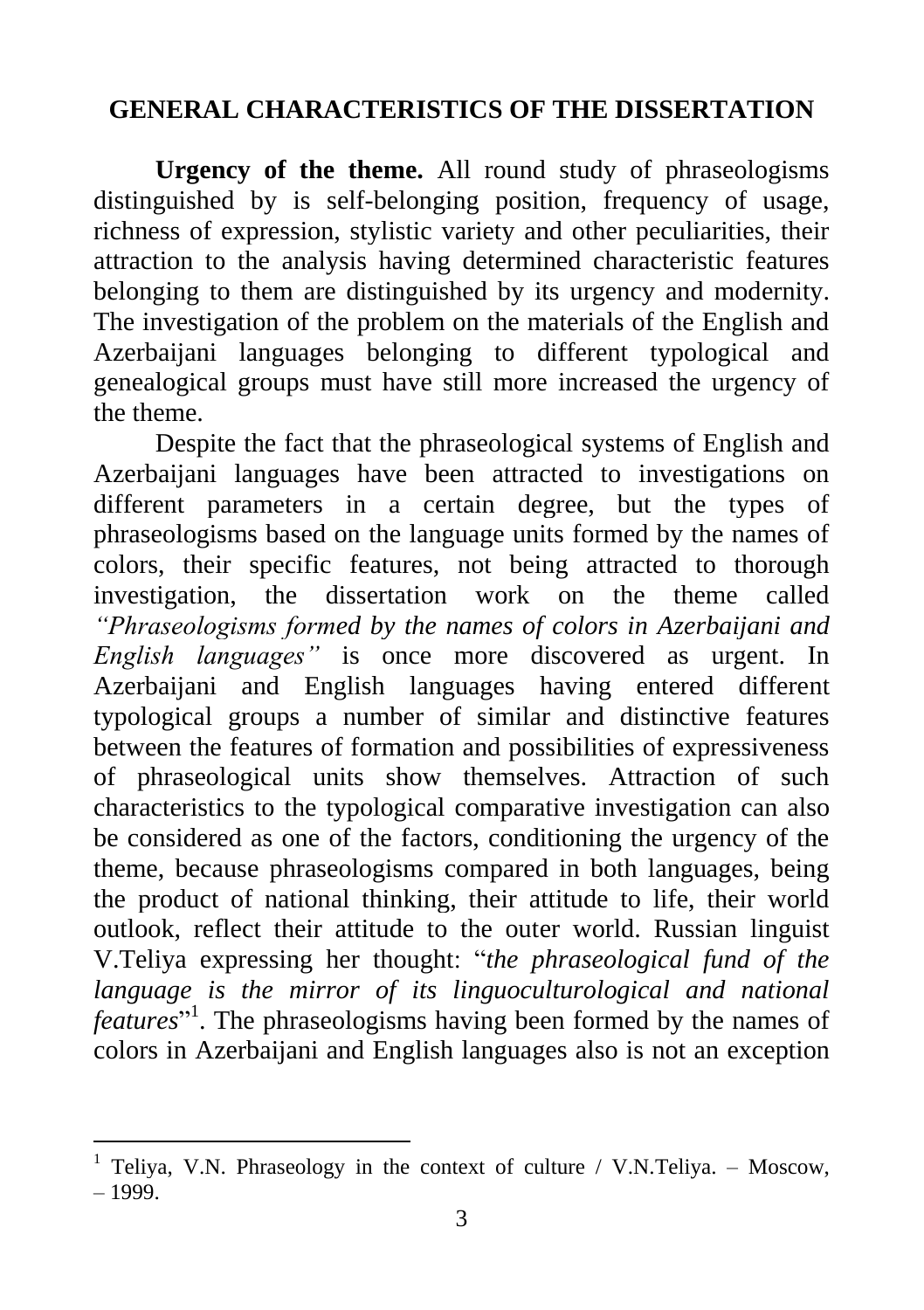in this respect and just for this reason the investigation of the theme in this direction is also distinguished by its urgency.

One more factor conditioning the urgency of the theme is the attraction of the theme to the investigation, of the phraseologisms formulated on the basis of the names of colors, being one of the semantic fields of phraseologisms, on the materials of Azerbaijani and English languages by the way of typological and comparative analysis, while doing this determination of similar and distinctive features and their analysis also express the urgency of the dissertation.

**Object of the investigation.** The object of investigation composes phraseological systems of Azerbaijani and English languages, belonging to different linguistic systems.

**The subject of investigation.** The subject of the investigation contains phraseologisms formed by the participation of units expressing names of colors in Azerbaijani and English languages and their linguistic analysis.

**Scientific innovation of the investigation.** Despite the fact that phraseological systems of the Azerbaijani and English languages included into different typological groups from the typological view point have been investigated from different directions in this research work, phraseologisms formulated by the names of colors is analyzed by the way of typological comparison especially systematically for the first time. Comparative investigation helps us to form imagination of the determination of similar and distinctive features of coloristic phraseologisms used in Azerbaijani and English languages from the structural and semantic viewpoints. In this investigation coloristic phraseologisms for the first time have been attracted to investigation by the way of typological comparison within the frame of anthropocentric paradigm. Along with, coloristic phraseologisms in the compared languages, the metaphoric and metonymic coloristic phraseologisms have also been attracted to the investigation for the first time. In this investigation along with traditional approach, for the first time, coloristic phraseologisms have been analyzed from the cognitive aspect as well.

**Aims and objectives of the investigation.** The aim of the investigation is to compare linguoculturological, structural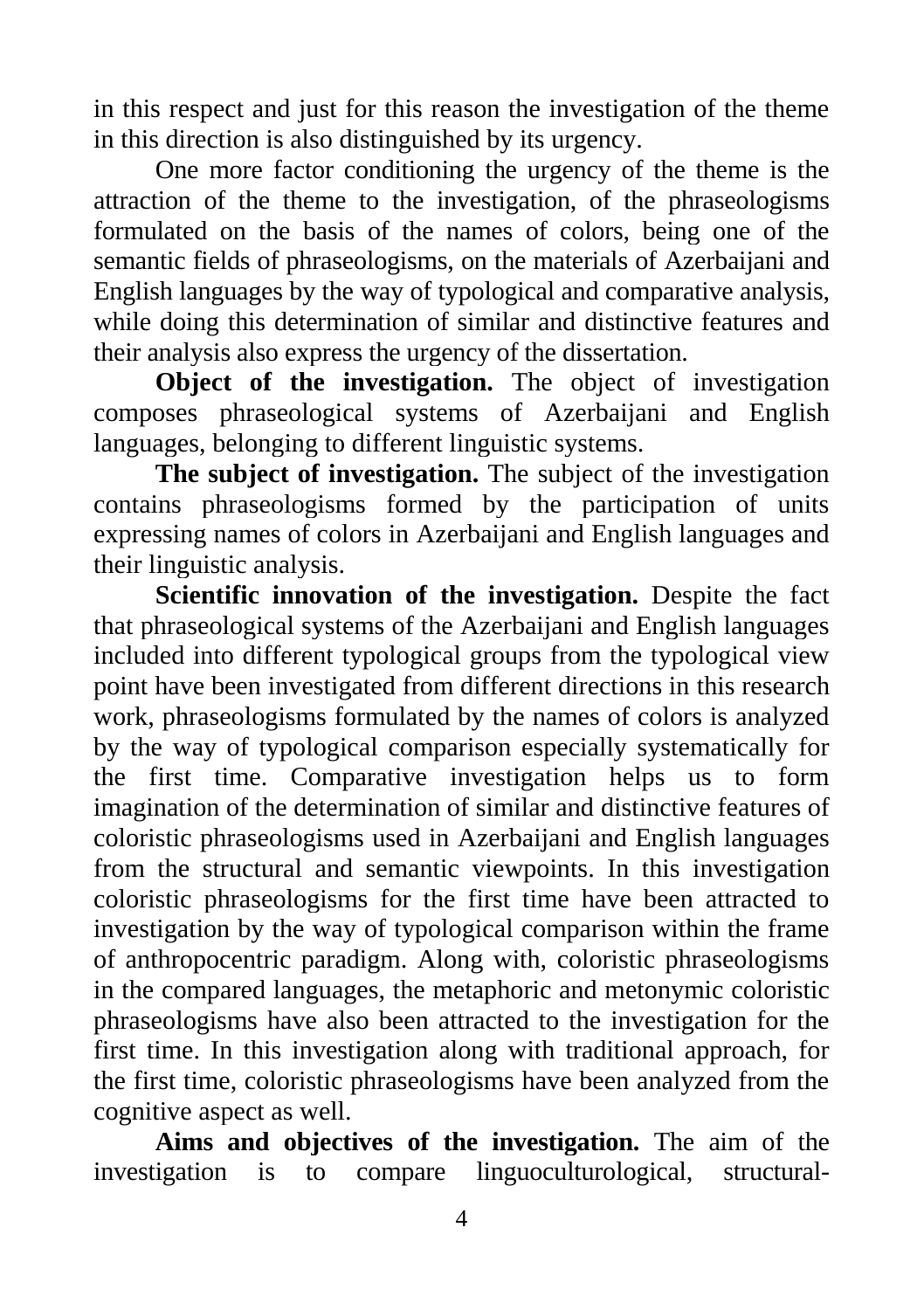grammatical, semantical features, including the functional-stylistical features of coloristic phraseologisms in the Azerbaijani and English languages, and to determine similar and distinctive peculiarities of phraseologisms having the names of colors in the composition. To realize these goals it is necessary to carry out the following duties:

– to create general imagination about the dynamics of development of the science of phraseology in the Azerbaijani and English languages;

– to investigate coloristic phraseologisms as the cognition of linguocultural features in the Azerbaijani and English languages;

– to analyze metonymic and metaphoric characteristics of phraseologisms in the composition of which names of colors are used;

– to carry out comparative analyses if paremiological units in Azerbaijani and English languages in the composition of which the names of colors are used, as a ingredient part of the science of phraseology;

– to investigate the sources and circle of usage of phraseologisms, possessing the names of colors in the compared languages;

– to investigate the ways of determination of the equivalents and translation of coloristic phraseologisms in the Azerbaijani and English languages and to determine problems met in this process.

**The main regulations put forth for the defense of the dissertation:** 

– In the compared languages a special part of phraseologisms consists of the phraseologisms formed by the names of colors;

– In the Azerbaijani and English languages, the attitudes of the bearers of these languages to this or that color in the coloristic phraseologisms have been formulated on the ethnocultural features;

– In the both languages phraseologisms formed by the names of colors are divided into certain thematic groups;

– Coloristic phraseologisms in the compared languages are distinguished by the structural features;

– The phraseologisms formed by the names of colors in the both compared languages are distinguished by their metaphoric and monatomic characteristics.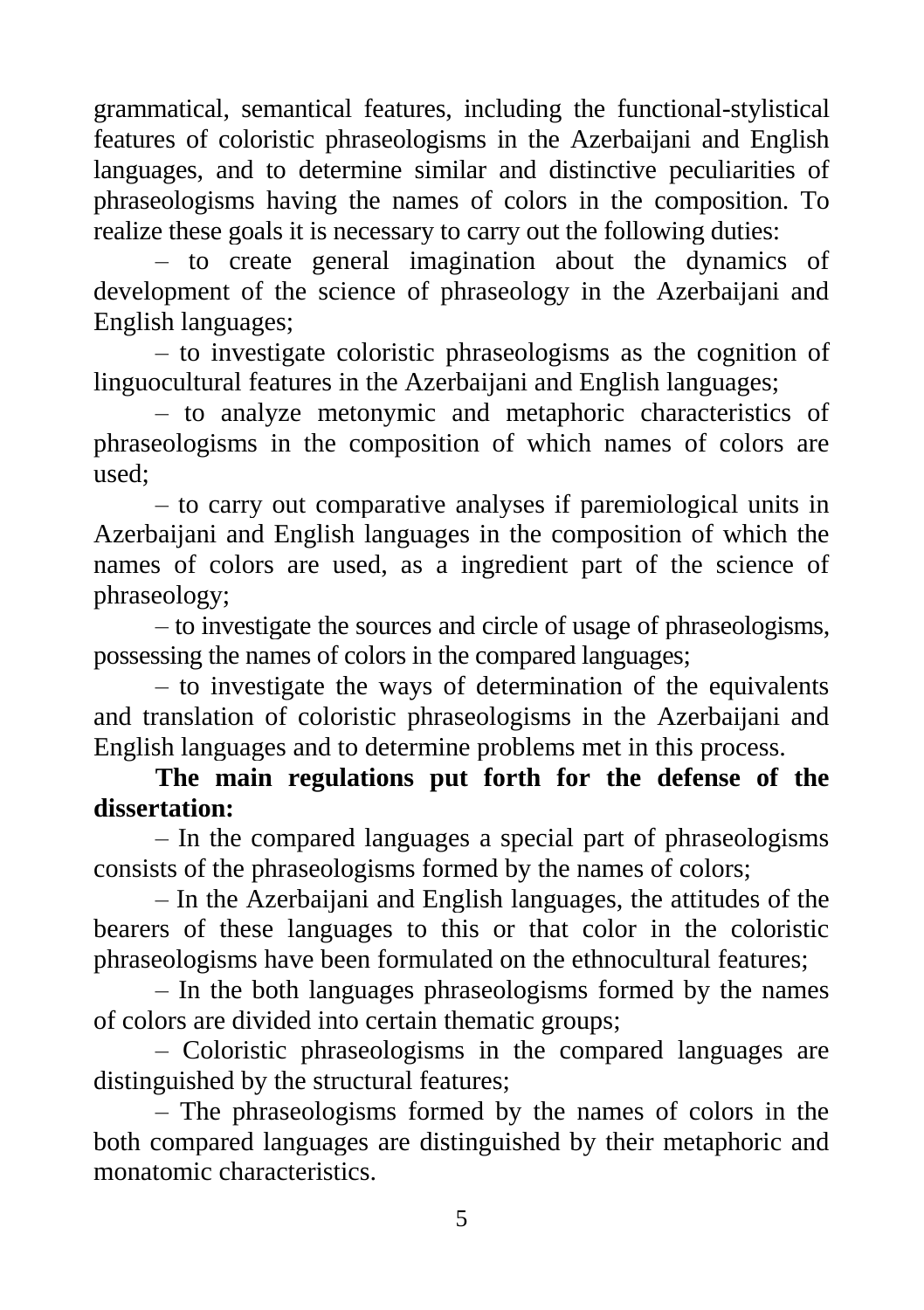**Theoretical importance of the investigation.** In this research work historical and development dynamics of the science of phraseology in the Azerbaijani and English linguistics, including the object of phraseology have been comparatively investigation. In the both of compared languages, classification of coloristic phraseologisms from different criteria has been introduced, and their functional-stylistic peculiarities have been analyzed. In the dissertation also phraseologisms of metaphoric and monatomic characterizations formed by the names of colors have been analyzed by using cognitive approach, and the ways of their usage in the process of translation have been investigated. These features by giving possibilities to use scientific regulations as a theoretical source in the investigation, to be carried out on phraseology, prove its special importance from the theoretical view point.

**Practical importance of the investigation.** The introduced materials in the dissertation in both Azerbaijani and English languages and language examples can be used in the lessons of lexicology, stylistics, including the practical speech lessons linked with both of the compared languages.

**Approbation of the investigation.** The dissertation was completed at the Chair of General Linguistics of Baku Slavic University. The main content, scientific provisions and results of the dissertation are reflected in 13 articles and 9 theses of the author published in Azerbaijan and foreign countries.

**Name of the organization where the dissertation work is carried out.** The dissertation was carried out at the Chair of General Linguistics of Baku Slavic University.

**Volume and structure of the dissertation**. The dissertation consists of an introduction, three chapters, conclusion and list of references. The general content of the research is represented in 135 pages, 240.632 signs. Introduction - 4 pages, 6.672 signs, Chapter I - 46 pages, 87.077 signs, Chapter II - 30 pages, 52.631 signs, Chapter III - 33 pages, 61.512 signs, the conclusion of the dissertation - 5 pages, 8.831 signs, references - 15 pages, 21.508 signs.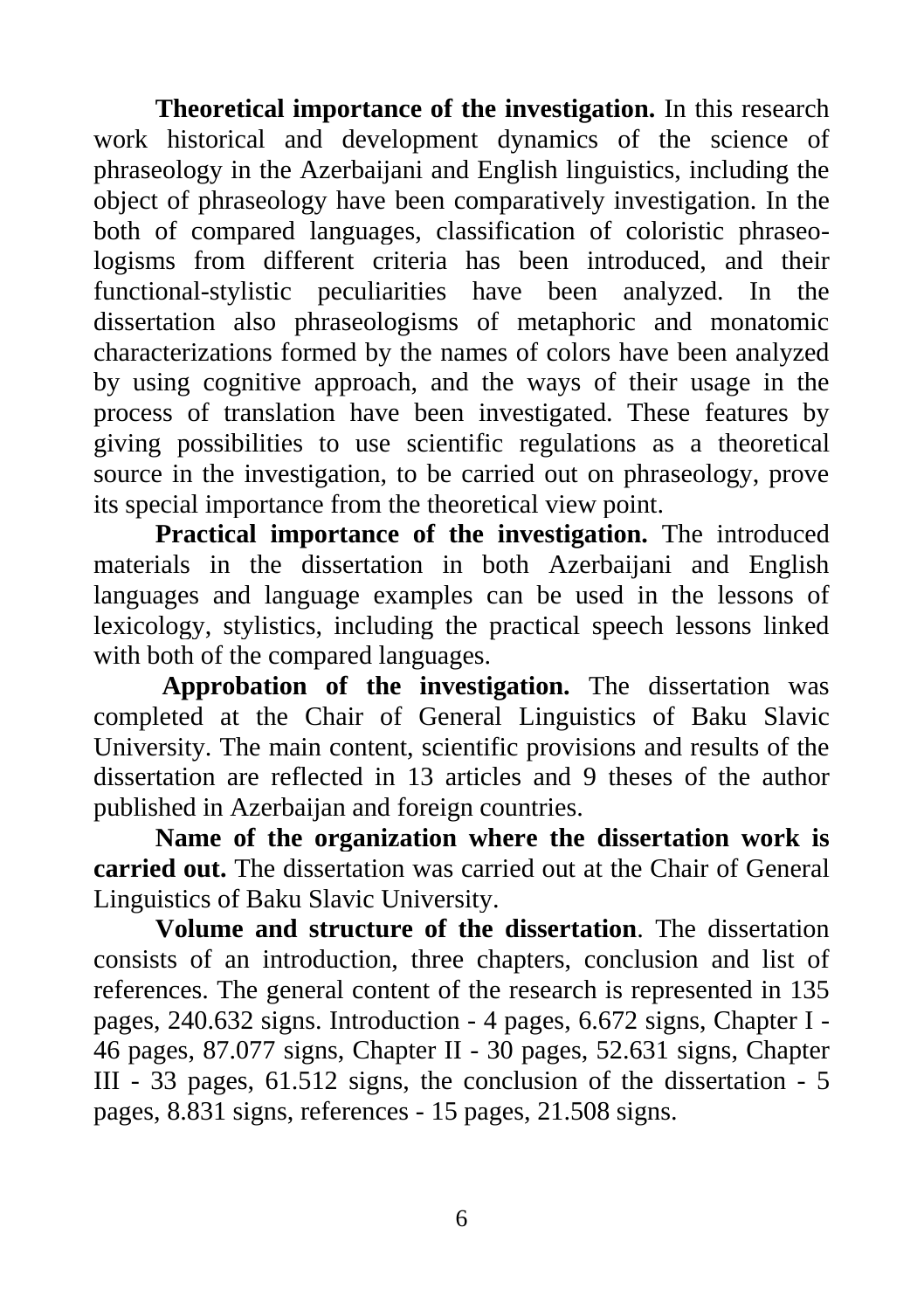#### **MAIN CONTENT OF THE WORK**

In the **"Introduction"** of the dissertation information on the urgency of the theme, the aims and objectives of the dissertation, its scientific innovations, theoretical and practical significance, methods and sources, object, subject of investigation, regulations put forth for the defense of the dissertation, approbation of the investigation and on its structure is given.

The first chapter of dissertation is called **"Role of names of color in the formation of phraseologisms in Azerbaijani and English languages"**. This chapter consists of four semi chapters. In the first semi chapter of the first chapter of the dissertation called **"Development dynamic of the science of phraseologisms in the compared languages"** attempts have been made to investigate development dynamics of the science of phraseology in Azerbaijani and English linguistics. In both of the compared languages phraseologisms have existed since ancient times, but phraseology as an independent field of science began to be formulated since the beginning of the XX century. The initial investigations in the English linguistics were carried out by L.P.Smith (1925), W.J.Ball (1947) and E.Partzidge (1947). But in these investigations not all the peculiarities of phraseologisms have found their reflections, they have not been thoroughly investigated. In the Azerbaijani linguistics pieces of information on phraseology were introduced in the book called "Türk qrameri" (Grammar of the Turkish language, 1930) written by B.Chobanzadeh and F.Aghazadeh. Phraseology as an independent branch of linguistics was introduced by M.Huseynzadeh in text book called "Modern Azerbaijani Language" (1953) for the first time. In the development of both Azerbaijani and English and American phraseology soviet linguistics had impact. While investigating scientific literature written on phraseology we may come to such a conclusion that the first source in which information on the science of phraseology and on the notion of phraseology were reflected was the book written by the Russian linguist V.Vinogradov named "Основные понятия русской фразеологии как лингвистической дисциплины" (Main concept of Russian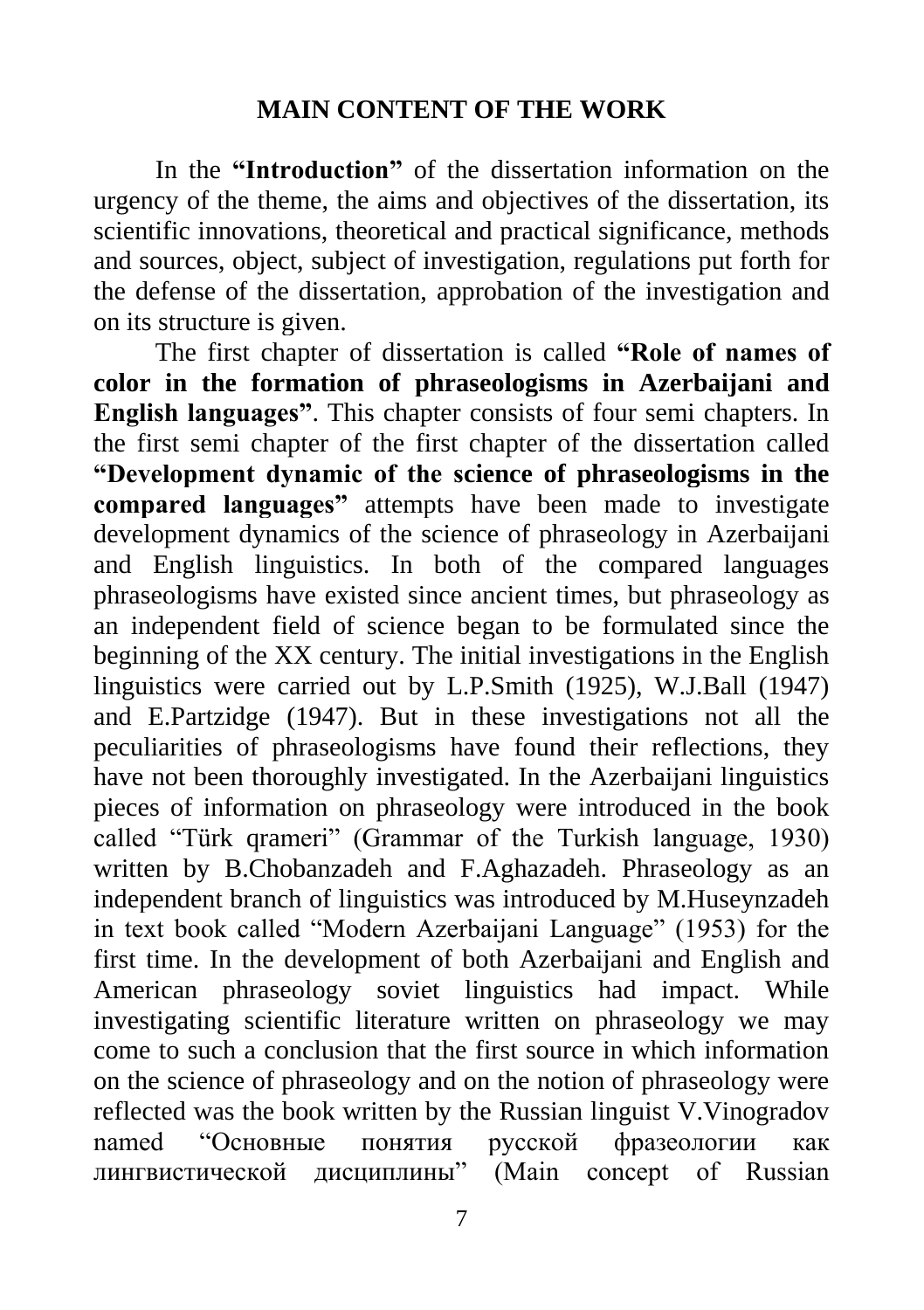phraseologism as a linguistic subject)<sup>2</sup>. In Azerbaijani linguistics in the development of the field phraseology of linguistics M.Tagiyev, F.Huseynov, A.Mammadov S.Jafarov, A.Gurbanov, A.Hadjiyeva and other linguists had important roles.

In English and American linguistics all-round investigation of science of phraseology and concept of phraseology began sense  $80<sup>th</sup>$ of XX century. The investigations of M.Halliday, J.Right, E.Cowie and other scientists have developed field of phraseology in England and America P.Cowie devides phraseologisms into two groups: 1) idioms – determination of the meanings of phraseologisms included into this group, is impossible without knowing their etymology, because none of the elements, establishing them is used in their real meanings. 2) Semi-idioms – here it is relatively easier to determine their meanings, because at least one of the elements establishing the phraseologisms is used in the concrete (real) meaning<sup>3</sup>. Another linguist John Wright in his book written in 1999 called "Idioms Organizer" notes 3 main features of idioms: 1) Idioms are in readily-made form in the language, they are not created by separately – taken individuals; 2) idioms are used in figurative meanings and goes beyond its real (concrete) meaning; 3) in most cases idioms remain unchanged as to their structure<sup>4</sup>. As we see here English and American scholars take the essence of their conception from the works of Russian scholars and explain the phraseological units in the similar way. Taking all this into consideration it is possible to say that in the formulation of phraseology as a field of linguistics at first soviet, and then Russian scholars had unexampled roles.

In this chapter they also made attempts to determine the object of investigation of the science of phraseology. Thus, scholars do not share unanimous opinion on the object of investigation of the science of phraseology. Some of them (N.N.Amosova, Z.K.Tarlanov,

<sup>2</sup> Виноградов, В.В. Избранные труды. Лексикология и лексикография / В.В.Виноградов. – Москва: Наука, – 1977. – с. 118-139

<sup>&</sup>lt;sup>3</sup> Cowie, E.P. Phraseology (Theory, Analysis and Applications) / E.P.Cowie. – London: Oxford University Press, – 2001. – p. 21.

<sup>&</sup>lt;sup>4</sup> Wright, J. Idioms Organiser / J.Wright. – Boston: Thomson Heilnle, – 2002. – p. 86.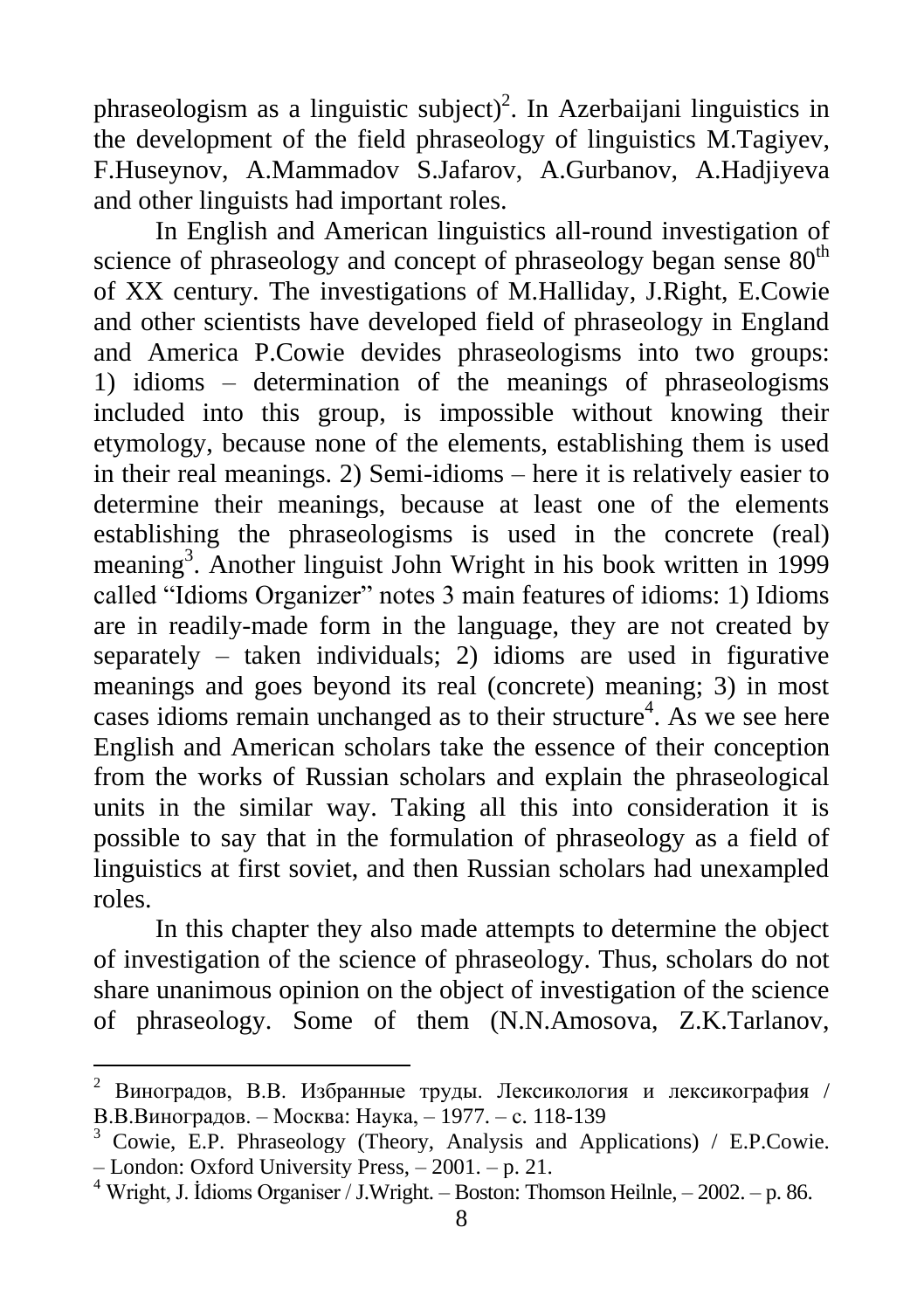M.Taghiyev, H.Bayramov etc.) though to the object of investigation retate only free word combinations which are equivalents to words, other group of scholars such as (V.Vinogradov, N.M.Shanskiy, A.Gurbanov, S.Jafarov, Z.Alizadeh, A.Hajiyeva and others) approaching this problem from still wider prism here besides fixed word combinations relate to proverbs, sayings, riddles and other.

The use of various terms to express the object of phraseology is one of the controversial issues in linguistics. Some linguists have used the term "fixed word combination", some "idiom", and still others "phraseological combination" etc. It is the same in English phraseology. However, none of these terms reflects all the features of the study object of phraseology. It should also be mentioned that the vast majority of scholars consider these terms synonymous, emphasizing that they all express approximately the same concept. However, there are slice differences between them. For example, according to the most English-American linguistics literature idiom is considered as a object of phraseology. Lets have a look at meaning of this term in Azerbaijani and in English: "İdiom – yalnız müəyyən bir dilə xas olan və mənası tərkib hissələrini təşkil edən sözlərin ayrıayrılıqda götürülən mənası ilə düz gəlməyən, parçalanmayan söz birləşməsi; ifadə, ibarə, təbir"<sup>5</sup>. Idiom - is a group of words established by usage as having a meaning not deducible from those of the individual words<sup>6</sup>. So it means this term refers only to phraseological word combinations. However, as it mentioned above the object of study of phraseology is not only word combinations, but also proverbs, parables, etc. which have sentence structure. Thus, we will summarize all features of phraseology and use the term "phraselogism". By phraseologism we mean all fixed word combinations, idioms, proverbs, parables and wise sayings used in the language, in other words, all phraseological units.

In this semi chapter of the dissertation functions, which phraseologisms carry out are also investigated. Phraseologisms not

<sup>5</sup> Azərbaycan dilinin izahlı lüğəti 4 cilddə, II cild // – Bakı: Şərq-Şərb, – 2016.  $-$  s. 429

 $6$  Oxford advanced learner's dictionary 8th edition  $//-$  Oxford University Press,  $2011. - p. 876.$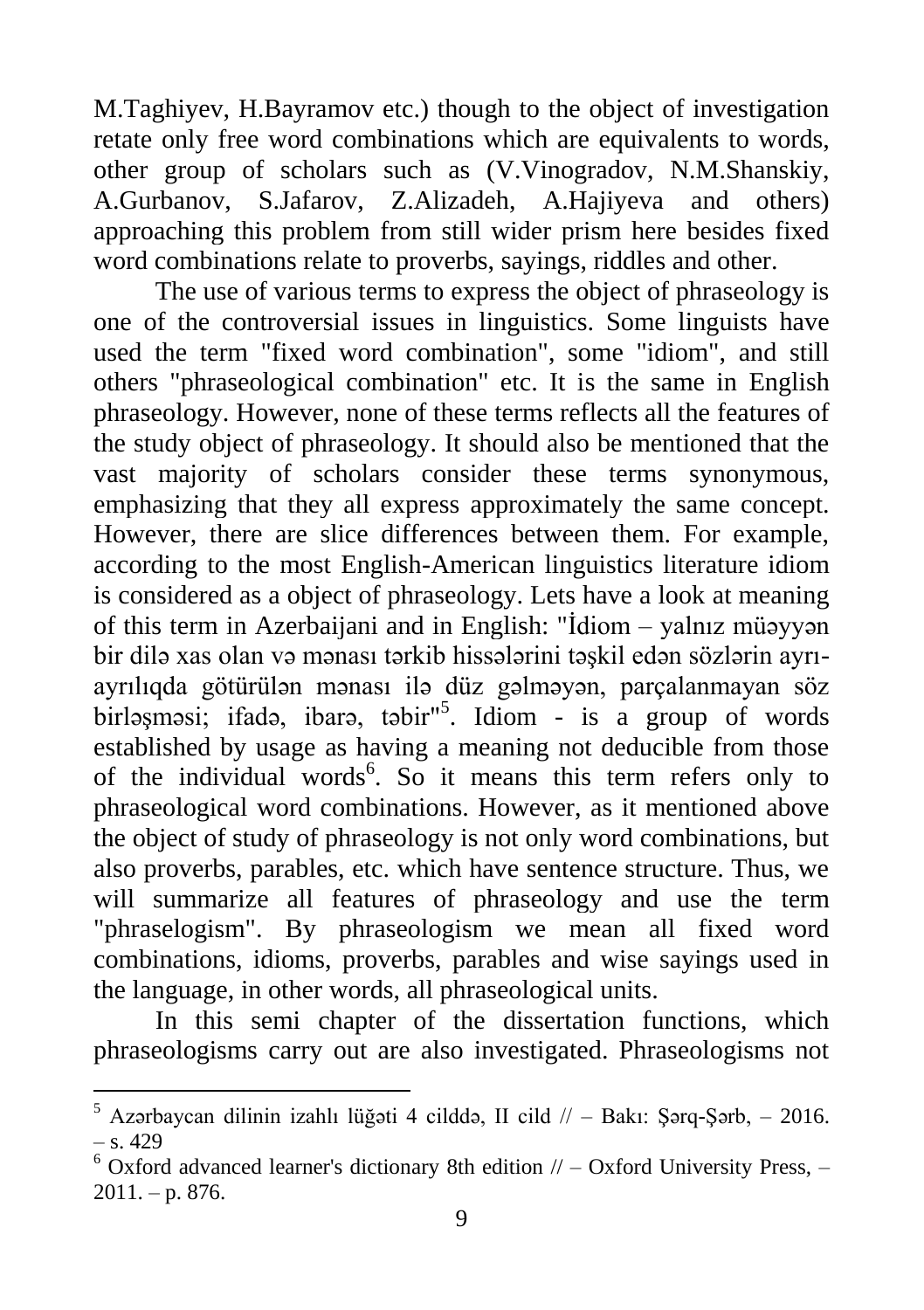depending on the condition carry out communicative, nominative and cognitive functions.

The II semi chapter of the first chapter of the dissertation is called **"Study of paremiological units within the composition of the science of phraseology".** Here the role of paremiological units in the science of phraseology is explained. Under the term "paremiological units", we envisage proverbs, sayings, riddles and others. Proverbs and sayings having established a special layer are sentence – like expressions denoting a complete thought<sup>7</sup>. Paremiological units being figurative cognition in the human thinking of people's traditions, mode of life combine in itself linguocultural features. In this part of the dissertation, it is dealt with the process of development of paremiological units beginning with ancient times up to the modern period and names of the scientists carrying out investigations on the paremiological units are mentioned. Here we can show the names of the Azerbaijani scholars as A.Huseynzadeh, I.Ibrahimov, Z.Alizadeh, I.Hamidov, English scholars as J.Upperson, A.Teylor, V.Maider and others as examples. In this part of the dissertation the main problem is learning of paremiology in mutual contact with the science of phraseology. As it was also mentioned above in the compared languages a few scholars, despite the fact that they relate proverbs and sayings to phraseology, the others support the idea of studying the paremiological units beyond the phraseology. Here similar and distinctive features between paremiological units and phraseologisms are compared. So, though it is possible to express phraseologisms by parts of speech, it is difficult to express paremiological units with one part of speech: proverbs and sayings mainly are constructed in the form of sentence and it is difficult to distinguish them from structural signs of sentences. They, being different from phraseological units, express a complete thought and possess a complete intonation: in the bases of proverbs and saying stand deep meaning and edifying thought: phraseological units, despite the fact that express a certain notion,

 $^7$  Əlizadə, Z.Ə. Azərbaycan atalar sözlərinin həyatı / Z.Ə.Əlizadə. – Bakı: Yazıçı, –  $1985. - s. 61-63.$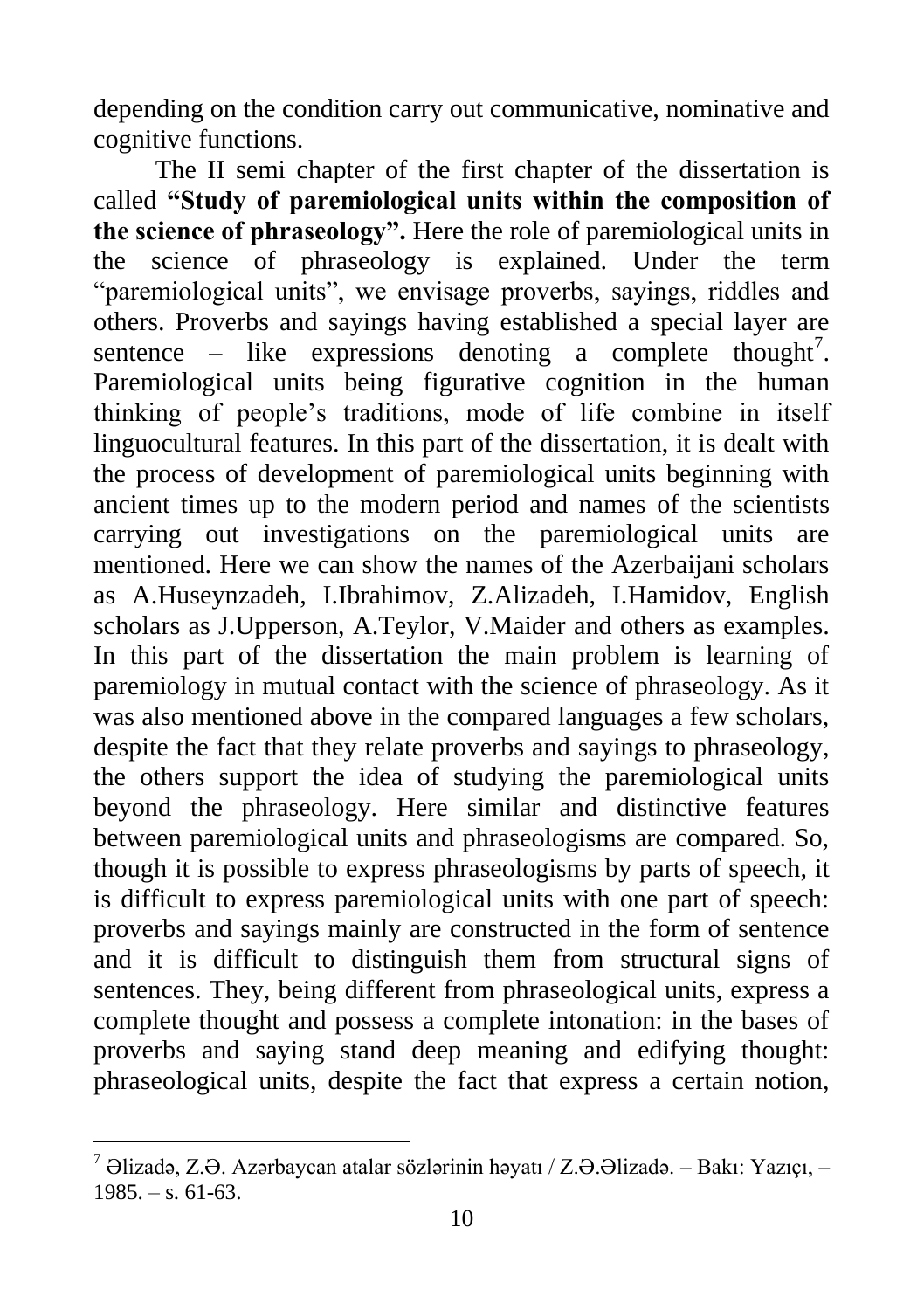proverbs and sayings are used to describe still wider notions; proverbs and sayings are used to form a certain moral quality in the people, they are used for giving advice or admonishment, putting them in other words we may say that they are of didactic character. But phraseological units do not express such meanings, nevertheless, there are similar and distinctive features between phraseological and paremiological units. The paremiological units as phraseologisms are fixed word combinations; they both exist in the language in the readily-mad forms, reflects mode of life, traditions and customs, culture and other features of this or that national compositions of both paremiological units and phraseologisms are fixed. From here we may draw such a conclusion that paremilogical units also are included into the object of investigation of the science of phraseology and can generally be called as phraseology too.

The third semi chapter of the first chapter is called **"Linguocultural features of phraseologisms formed by means of names denoting colors in the compared languages".** In this part of the dissertation it is aimed at the study of linguocultural peculiarities of the phraseologisms formed by the names of colors in Azerbaijani and English languages.

There are many color related phraseologisms Azerbaijani and English phraseology. These phraseologisms reflect the national way of thinking, as well as history and culture of the people. In this part of the dissertation, the meanings of white, black, red, green, blue, brown, pink, orange, purple, gold and silver, as well as the phraseologisms formed with the participation of these colors are involved in comparative research. A comparative research of color related phraseologisms suggests that different colors can sometimes have similar and sometimes completely different meanings in English and Azerbaijani. These ideas are based on the given examples. For example, although black expresses similar semantic meaning in the expressions like *'black sheep'* and *'qara yaxmaq'* (to blacken smb), it has completely different meaning in phraseologims like *'black Friday'* and *'Black January'*. This is due to the nationalcultural features expressed by phraseologisms.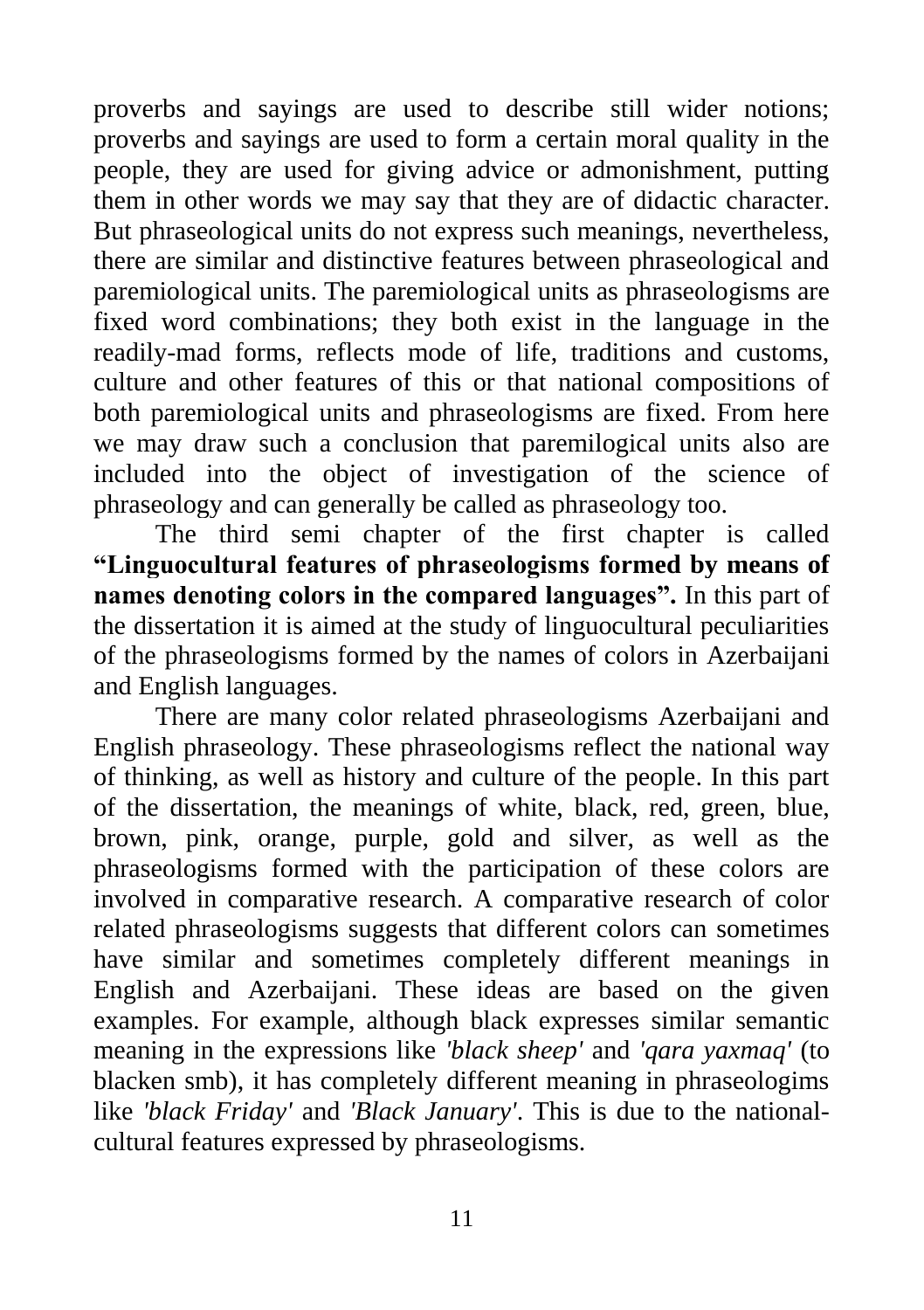The fourth semi chapter of the first chapter called *"***The analysis of phraseologisms formed by the names of colors in the compared languages from the view of sources"** has been devoted to the analysis of the phraseologisms in the compared languages from the view of sources. As we know the formation of phraseologisms can be based on different sources. From this viewpoint phraseologisms conditionally are divided into two groups: phraseologisms formed by the inner possibilities of the language and phraseologisms, having been transferred from other languages. Besides them, in the English language, it is possible to add one more group of phraseologisms, which can be considered as the ones which were transferred into the English language by other variants. In this part of the dissertation phraseologisms adopded from ancient Greek, Latin, as well as from Russian, French, German, Spanish are investigated. Phraseologisms which are formed by inner possibilities of the languages are based on folk literature, (legends, myths, proverbs, parables etc.) as well as the work of poets and writers. Examples of phraseologisms which based on different sourses are given in this semi chapter. A large number of phraseologimes have been transferred into Azerbaijani and English through the Bible and the Quran Al Kareem. Comparitive research of phraseologisms from the view of source of structurally different languages can prove that there are some phraseologisms with the same or similac semantic. Such kind of phraseologisms have international meaning, they may occur in several languages. Most of international phraseologism are related to ancient culture. It should also be mentioned many of loan word in Azerbaijani language have been transferred through russian language.

The second chapter of the dissertation is called **"Structural semantic analysis of phraseologisms formed by the participation of the names of colors in the Azerbaijani and English languages"** and this consists of three semi chapters. The first semi chapter of the II chapter is named **"Structural-grammatical features of phraseologisms formed by the names of colors in the compared languages"** and here coloristic phraseologisms are analyzed from the view of structural grammatical features in the compared languages.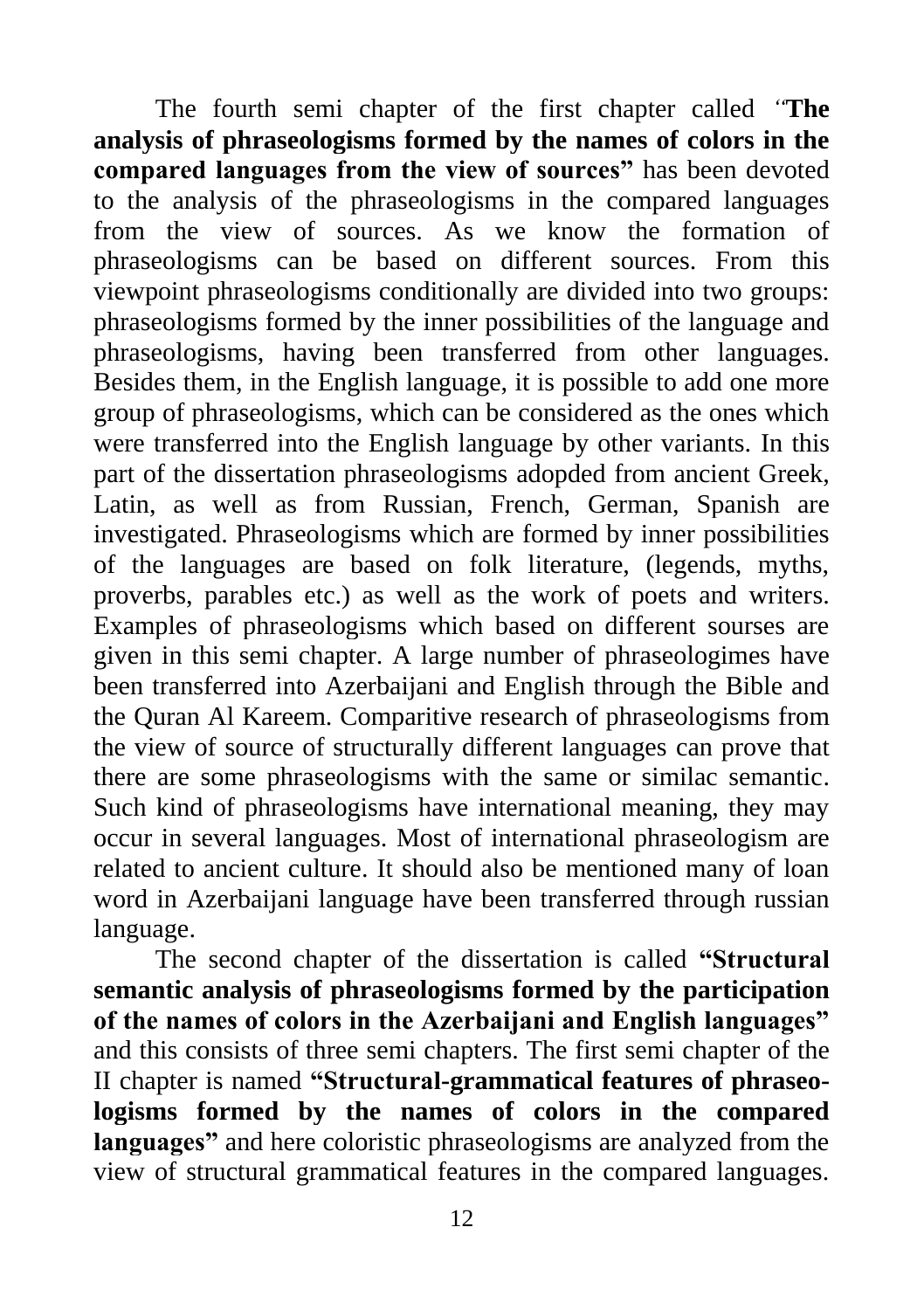Is is known that the structural-grammatical features of phraseologisms have been well studied in comparative languages. Scholars such as, A.İ.Smirnisky, A.V.Koonin, I.V.Arnold, V.V.Vinogradov had determined main approaches to the classification of phraseologisms. These approaches were the basic concept for later classifications. In the first semi chapter of the second chapter the author has classified phraseologisms according to their structure in following groups: one-top phraseologisms *(in the black)*, two-top phraseologisms *(blue blood; qara bayram)*, multi-top phraseologisms *(to give smb green light; qara gözlərinə bağışlamaq)* and sentence structured (Every cloud has a silver lining; *Ağ qoyunun da qara quzusu olur)*. In the same semichapter phraseologisms have been classified into six groups according to their grammatical features: substantive *(a purple heart; sarı sim)*, predicative *(to look black; ağ yuyub qara sərmək)*, atributive *(green as grass; kağız kimi ağ)*, adverbial *(out of blue),* interjectional *(...is may face red)* and modalphraseologisms *(sure as God made green apples)*. Phraseologisms including to each group have been comparatively researched according to their structural, grammatical features and content.

The second semi chapter of the second *chapter* is called **"Semantic peculiarities of phraseologisms formed by the names of colors in the compared languages".** Here semantic peculiarities and their semantic coordination divisions are mentioned. In this semichapter semantic relations meanings-phraseological synonymity, antonymity, polysemy and onomastic features are also thoroughly investigated. Like words, phraseological combinations can also be in synonymic relations to one another. Phraseological synonymy is a semantic category expressing phraseologisms belonging to the same part of speech and possessing one or more identical or nearly identical denotational meanings, interchangeable at least in some contexts, without any alteration on the denotational meaning, but differing in the morphemic composition, phonemic shape, shades of meaning, connotations, affective value, style, valency and idiomatic use. The synonymous phraseologisms formed by color names can be divided into two parts according to their structure in the both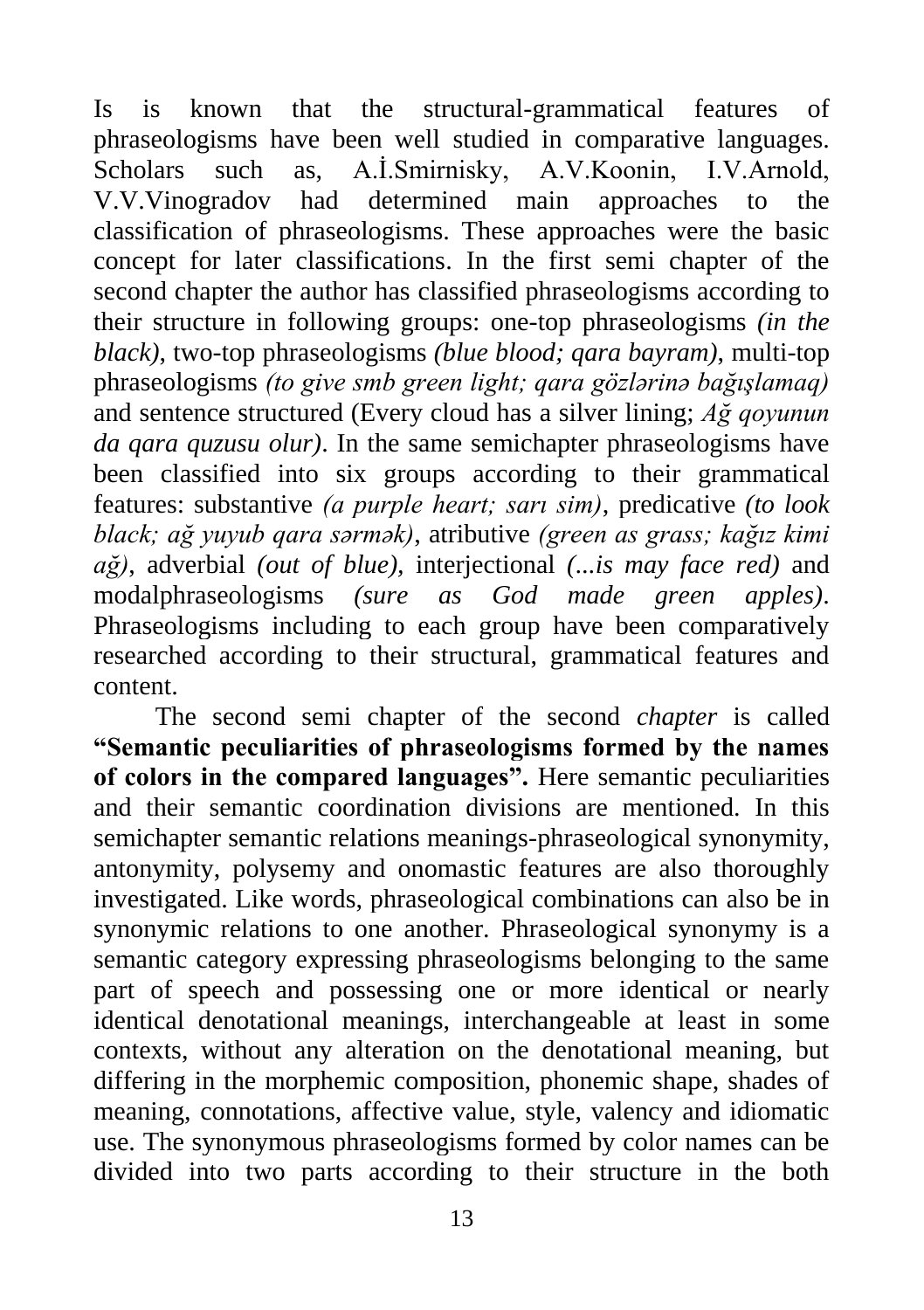comparable languages: 1) synonyms with a general color component; 2) Phraseologisms that are close to the meaning without a general color component. In both English and Azerbaijani languages, the units in the first list are more numerous. For instance, *to roll out the red carpet for smb // to give smb red carpet treatment (kiməsə böyük hörmət göstərmək); ağ gün görmək // ağ günə çıxmaq (to reach happy days, to achieve one's own aims)* etc. There are some examples of phraseologisms that are close to the meaning without a general color component: *to look blue // to be green around the gills (xəstə kimi görünmək, xəstə olmaq, halsız olmaq); gözünə ağ gəlmək // gözünün qarası getmək (a gradual loss of vision because of tiredness* etc. This section of the dissertation also presents the differences between phraseological synonyms and phraseological variants. Unlike phraseological synonyms, phraseological variants differ only in one component based on the structure, and they can supersede each other in all styles. For instance, Məsələn: *To show (to hoist) white flag – ağ bayraq qaldırmaq (göstərmək); ağı qaradan ayırmamaq (seçməmək)- can not be able to differentiate (separate) good from* evil etc.

The semantic encounter of coloristic phraseologies is called phraseological antonymy. Phraseological antonyms, in turn, can be divided into two groups. Phraseologisms belonging to the first group have the same structure and lexical composition. One of their components is opposite. For example: *black magic* – *white magic; build someone's hopes (up) – dash someone's hopes (üzünü ağ etmək – üzünü qara etmək* in Azerbaijani*)* and so on. The antonymous phraseologies in the second group have a different structure, and their components do not have a separate meaning. They express the opposite meaning only in the composition of the phraseology. For example: *to be in the pink (to be healthy)– to look green around the gills (to be ill); gününü göy əskiyə bürümək (make someone's day terrible)– ağ günə çıxartmaq (make someone's day)* and so on.

Although phraseologies are mainly mono semantic units, they are rarely polysemantic. In general, there are phrases that their real meaning has extended and gained a second nomination, and they have also begun to be used in the form of phraseology. However,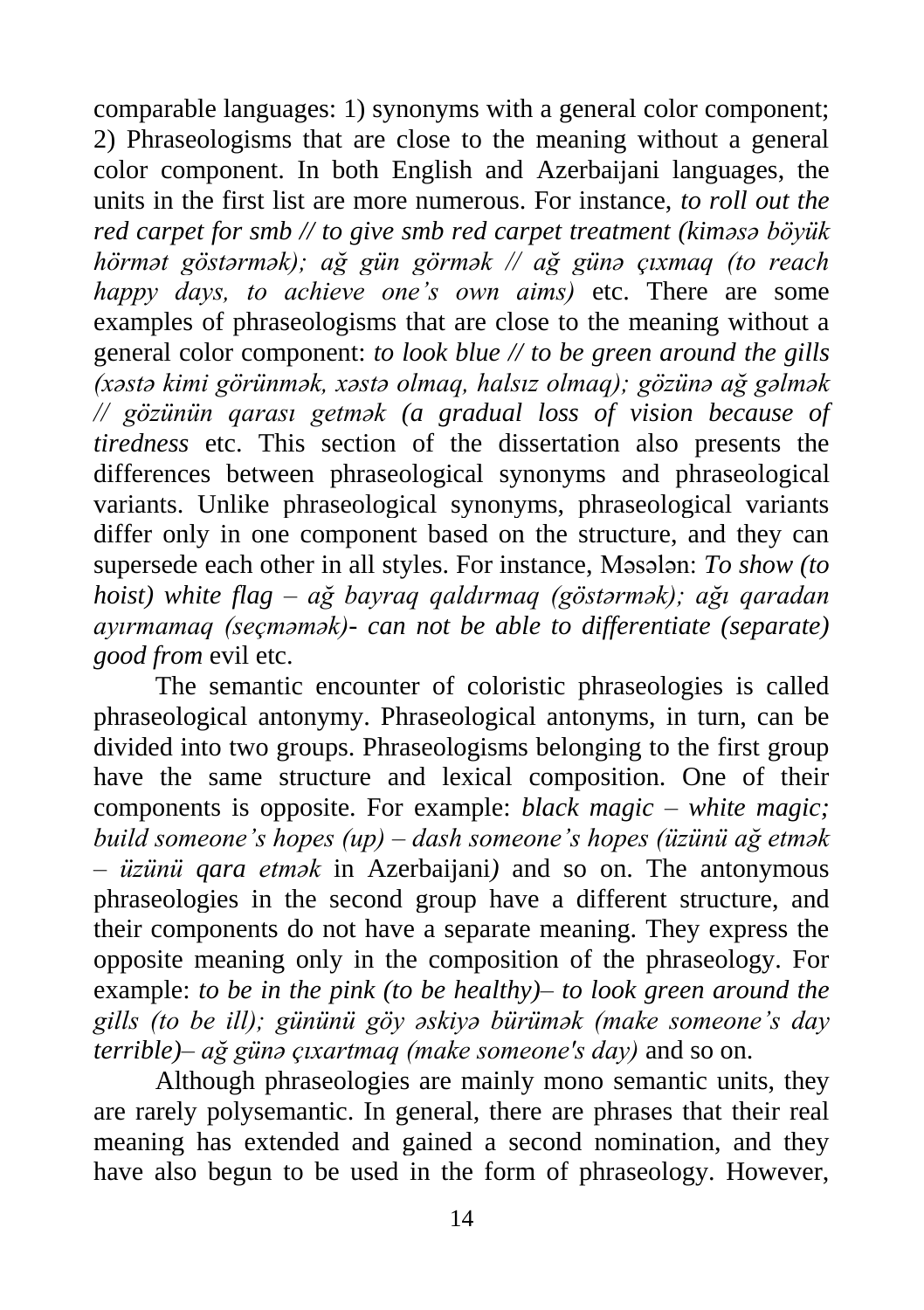these phrases retain their original meaning. For example: *To wear black cloth – 1) To wear black cloth 2) to be a priest; green light –1) green light 2) to permit.* However, both comparative languages have such ambiguous phraseologies that they were originally used in the form of phraseology. For example: *To black something out – 1) to cover up the fact, 2) prevent the spread of any news, 3) to ban the television broadcasting; qara yaz – black spring 1) when the spring makes the skin tan faster), 2) when the accident occurs* and so on*.* As can be seen, as phraseologies are used in language, they begin to express different shades of meaning and these shades of meaning shape polysemy by expressing independent meanings over the period.

Phraseologisms with color names may have homonymy in addition to polysemy. However, homonymy is less than in the free word combinations in phraseological combinations. Regarding the homonymy of phraseologies, S.Jafarov writes: "It is difficult for a *phrase formed as a new expression with a figurative meaning to get*  another figurative meaning<sup>"8</sup>. When studying homonymous coloristic phraseologies, they can be divided into two groups according to their origin: 1) those who form homonyms with free word combinations; 2) internal homonyms. Coloristic phraseology, which belongs to the first group, regards as identical to free word combinations in terms of sound composition. They are used in a real sense as a fixed expression and in a figurative sense as phraseology. For example: The term *black sheep (qara qoyun)* is used in the sense of black sheep as a free word combination, and as an idiom to disreputable member of a group, especially within a family. *An apple of somebody's eye* (*gözünün ağı, qarası)* is used both in the real sense as parts of the organ of vision and in the figurative sense to describe the dearest person, the only child. Internal homonyms deal with homonymy between different phraseologies. It should be noted that internal homonyms can sometimes be used in the real sense, as a free expression. For example: *to bleed white – 1) to drain* 

<sup>8</sup> Cəfərov, S.Ə. Müasir Azərbaycan dili / S.Ə.Cəfərov. – Bakı: Maarif, – 1982.  $-192$  s.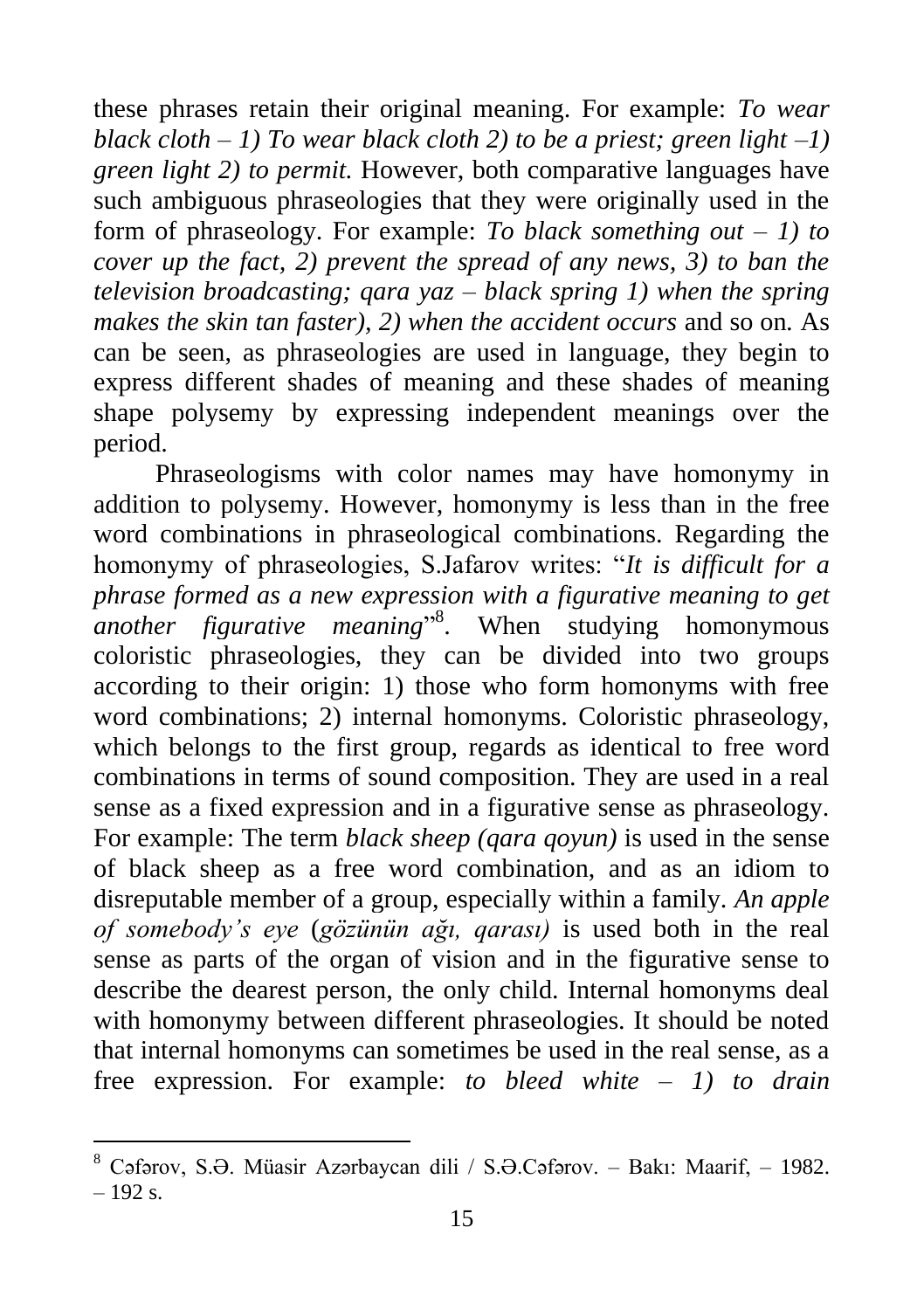*somebody's energy, 2) to remain penniless, 3) to bleach from anemia (real sense); off brown – 1) to get pale skin; 2) to be in low spirits; 3) obscene, indecent, unworthy (mainly about anecdote, the story)* etc.

A comparative study of the semantic relationships of phraseologies formed by color names suggests that the homonymy and polysemy of phraseologies is not a widespread phenomenon. Thus, monosemy is more characteristic for phraseological units. Synonymy and antonymy of phraseologies are also less common than fixed expressions. In the second subchapter of the second chapter of the dissertation, phraseological synonyms, antonyms and homonyms in the comparable languages are grouped according to one or another feature and their different and similar features are identified. The third semi chapter of the second chapter is called **"Thematic division of phraseologisms formed by the names of colors".** The subchapter aims to compare the thematic division of coloristic phraseology in Azerbaijani and English and to analyze them.

The III chapter of the dissertation is called **"Functionalstylistic peculiarities of phraseologisms formed by the names of colors in Azerbaijani and English languages"**. Here, stylistic peculiarities, their scope of usage, metaphoric and metonymic characterizations, including the ways of translations of the phraseologisms formed by the names of colors in the compared languages are investigated. The III chapter of the dissertation consists of three semi chapters.

The first subchapter of the third chapter is called **"Expression of figurativeness in phraseology formed by color names and the scope of their usage"**. Here the stylistic features of coloristic phraseologies used in both Azerbaijani and English languages are studied. N.M.Shansky divided phraseological units into 4 stylistic groups<sup>9</sup> In the research work, based on the classification of N.M.Shansky, we consider it relevant to group the phraseologisms formed by color names according to their functional and stylistic features as follows: 1) literary phraseologisms; 2) daily (spoken

<sup>9</sup> Шанский, Н.М. Фразеология современного русского языка / Н.М.Шанский.

<sup>–</sup> Москва: URSS, – 2012. – s. 34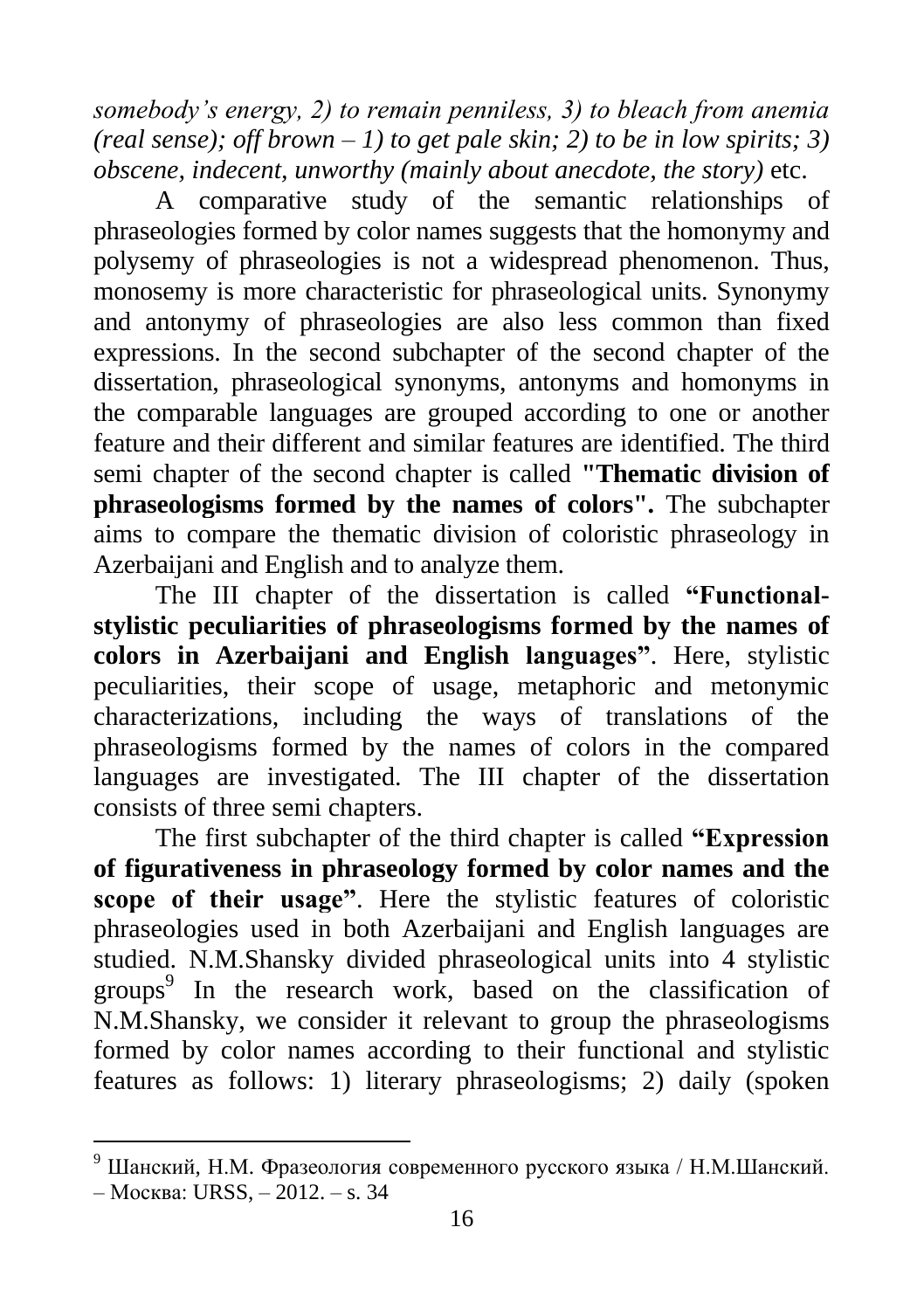language) phraseologisms 3) neutral (inter-stylistic) phraseologisms. By mentioning literary phraseology, we mean a set of phraseologies used in artistic, journalistic, official business and scientific styles. In this part of the dissertation, the phraseologisms used in different styles are studied on the basis of examples.

The analysis of linguistic facts has led to the conclusion that although coloristic phraseologies are used in almost all types of functional style, they do not have the same frequency of usage in all styles of language. Phraseologisms with color names in both Azerbaijani and English languages are more common in literary style. This part of the research deals with the stylistic features of coloristic phraseology, their role in the formation of figurativeness, emotionality, expressiveness.

The second subchapter of chapter III is called **"Metaphorical and metonymic characteristics of phraseologisms".** Here the metaphorical and metonymic features of coloristic phraseologies used in both Azerbaijani and English languages are studied. In this section, a new-cognitive approach is contrasted with the traditional approach to metaphor and metonymy, and coloristic phraseologies are investigated from a cognitive point of view. By cognitive approach, we mean that metaphors and metonyms are the effect of a cognitive process created by the influence of linguistic and cultural realities. This process stems from people's perceptions of the external world, and it reflects emotional interference. The vast majority of phraseologies with color names in the Azerbaijani and English languages are also metaphorical. Here, various features of different objects, beings, concepts are transferred to colors and are reflected in phraseology through color names. For example: *White sepulchre –* hypocritical man*,* in this example, the word *white* is used in a relatively ironic way. The white sepulchre is a sign that its appearance is white, but its interior is black, or that it is unknown and mysterious. Hypocrites try to make themselves look good, but they are not. As can be seen, the characteristic of man, his spiritual world, has been transferred to the inanimate object and metaphorically developed through the name of color. Another example is the phraseology of the *black cat.* Here, *black* is used as a symbol of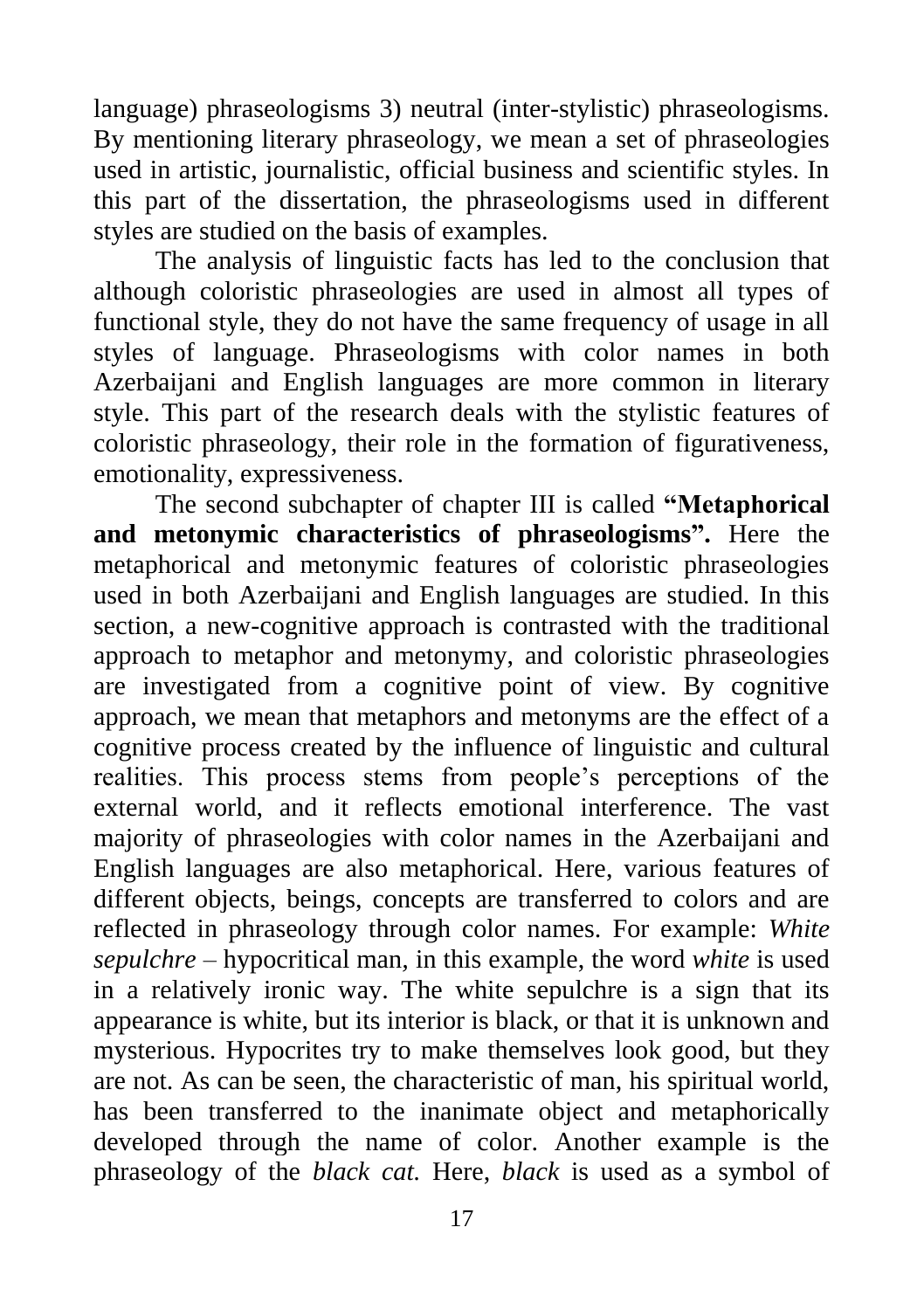misfortune, failure, and these negative meanings expressed by *black* are transferred to the cat. In many European countries, including Azerbaijan, the appearance of a black cat on someone's way is a sign that the person will fail. Accordingly, seditious people are called *"black cat".* As can be seen, the names of colors used in phraseology, sometimes reflecting universal and sometimes national colors, figuratively express the human mind, his thoughts and desires. Coloristic phraseologies used in Azerbaijani and English can also be metonymic. For example: *to turn grey* – to get older, to become grey-haired, here, instead of the word aging, an element of it - white hair - is used; *qara qızıl* – black gold (oil) - in this example, instead of the word *oil*, its two elements — color (black) and valuable (like gold) natural resource — are used. As can be seen, metaphorical and metonymic coloristic phraseologies are related to the conceptual system of the native language and are based on the associative and artistic perceptions of the speakers of the language about the world.

The third subchapter of the third chapter of the dissertation is called **"Methods of translation of phraseologies formed by color names in Azerbaijani and English languages"** and this subchapter discusses the methods of translation of phraseologies formed by color names. "During the translation process, it is necessary to keep the style, emotionality and expression of the original text as it is. However, there are two common priorities for translation: 1. The purpose of the translation, is to acquaint the reader as closely as possible with the translated text; 2. To translate, to convey the text to be translated correctly using certain linguistic means"<sup>10</sup>. The analysis of linguistic facts leads to the conclusion that the translator must correctly assess the semantic and stylistic features of phraseology, be aware of the methods of translation of phraseology and know exactly what method to use in translation, depending on the situation and the content of the text. There are many methods of translation, and here are the five main methods used in the translation of phraseologies.

 $10$  Xıdırova, V.F. Tərcümə nəzəriyyəsi və prosesi haqqında  $1/ -$  Bakı, ADU, Elmi Xəbərləri, – 2005. №4. – s. 56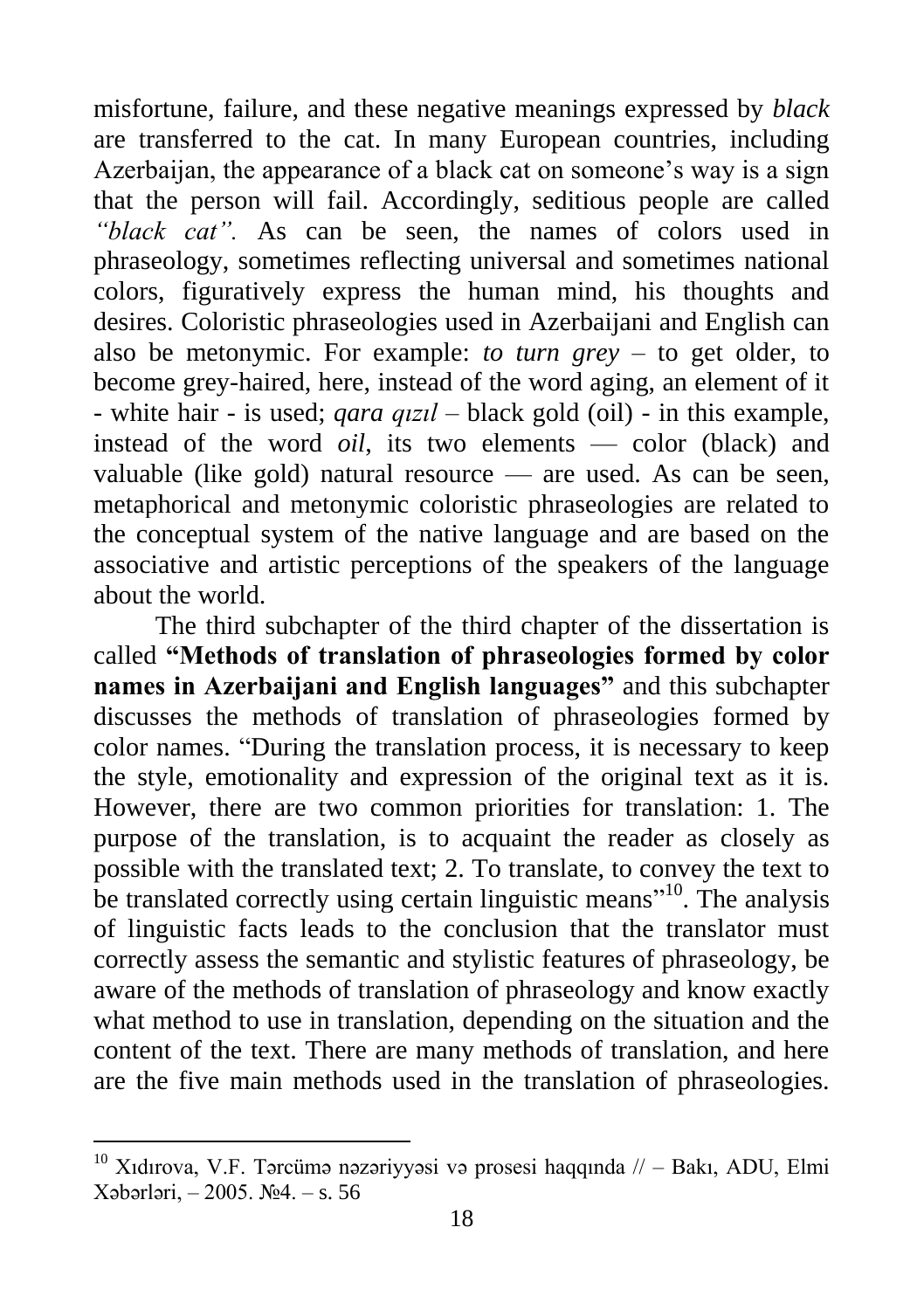1) *Equivalent translation* – The use of this method allows the translator to preserve the meaning of the translated language unit as a whole. That is, the phraseology used in the source language coincides with the phraseology in the translated language on all parameters. Phraseological equivalents, in turn, are divided into two parts: a) *Complete equivalents*. Here, the translated expression is the only translation of the original expression, and they are exactly the same in terms of lexical composition, figurativeness, and grammatical structure. For example: *qara bazar – black market; boz kardinal – grey cardinal* and so on*.* b) *Incomplete equivalents.*  Although these phraseologies are similar in terms of style and imagery, there may be some lexical-grammatical differences between them. For example: *silver screen – mavi ekran (blue screen in Azerbaijani)* and so on. 2) *Phraseological adaptation* – If the phraseology used in the source language has no equivalent in the translated language, the translator uses a phraseological analogy. In a phraseological analogy, the meaning expressed by the phraseology used in the source language must also be presented in the translated language. For example: *every bean has its black – hər gözəlin bir eybi var; the pot calling the kettle black – kor kora kor deməsə bağrı çatlayar.* 3) *Descriptive or modulation translation* – Phraseologism in the source language during this form of translation process is expressed by free word combinations during translation. Descriptive translation is used when equivalent and analog translation is not possible. Such a translation loses the expressiveness, imagery and some shades of meaning of the expression. For this reason, translators have to resort to descriptive translation only when it is absolutely necessary. For example, *a white elephant* refers to something that is expensive to maintain, but is unnecessary or useless. This phraseology is used in English as a standardized expression arising from a legend. As phraseology is not used in this sense in the Azerbaijani language, it is impossible to translate it into the Azerbaijani language in an equivalent or analogous way. This phraseology can be translated in a descriptive way. 4) *Calque or loan tanslation–* words are translated out of context according to their most common meaning. 5) *Antonymic translation –* represents a way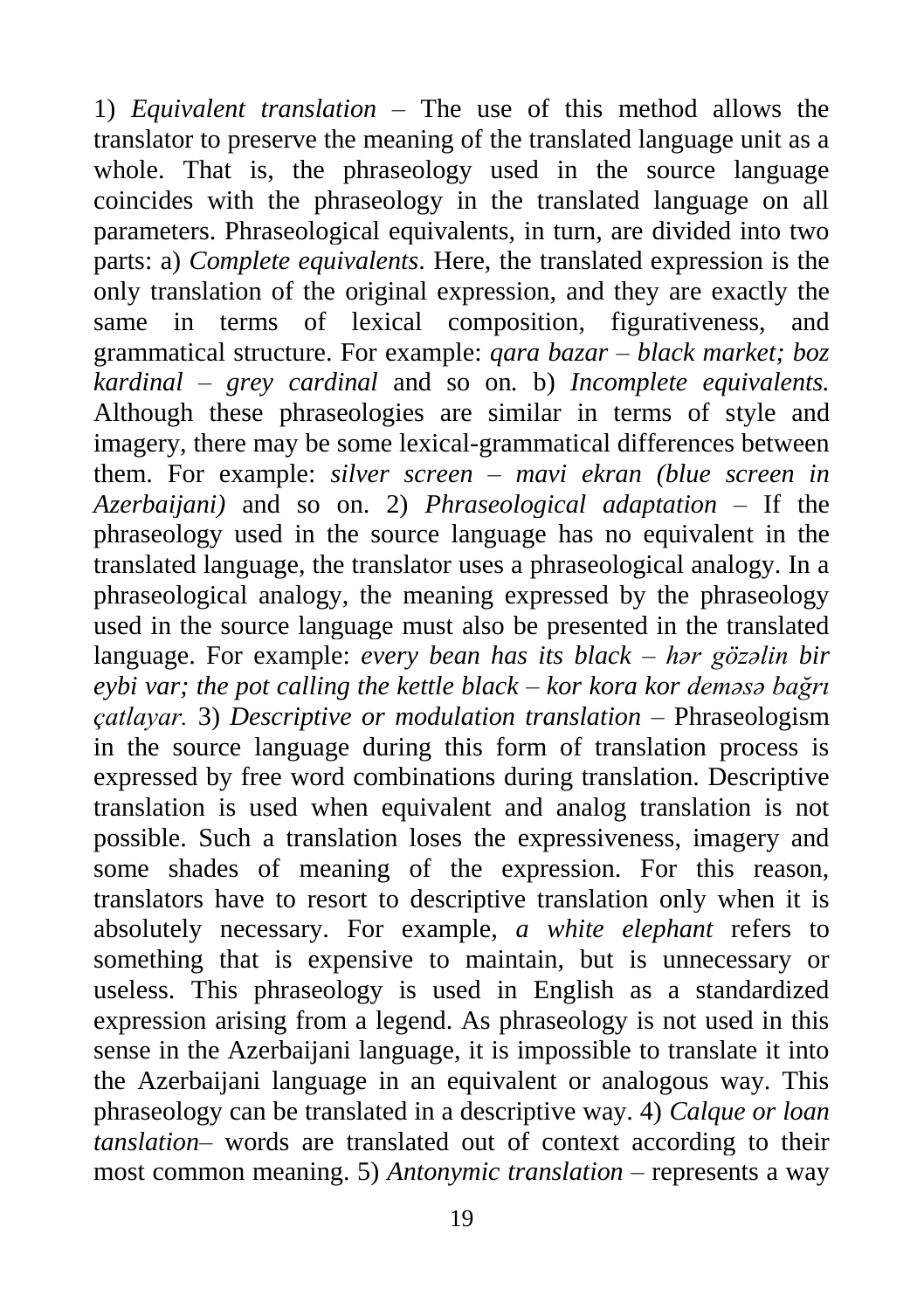of rendering when an affirmative in structure language unit (word, word-combination or sentence) is conveyed via a negative in sense or structure but identical in content language unit, or vice versa: a negative in sense or structure sense unit is translated via an affirmative sense unit. For instance, *to keep one"s head – başını itirməmək, ruhdan düşməmək – to keep one's pecker up* etc.

In the *"Conclusion"* of the dissertation scientific conclusions attained as a result of investigation are generalized as follows:

1. Coloristic phraseologisms as to their quantity are more in English language in comparison with Azerbaijani. During the research 17 phraseologisms containing white color, 36 with black color, 7 containing yellow, 13 phraseologisms with red color, 2 phraseologisms with green, 4 with blue, 5 containing grey, 1 with pink and 1 containing brown color were collected in Azerbaijani while 64 phraseologisms containing white color, 84 with black, 20 containing yellow, 50 with red color, 44 containing green, 46 with blue, 8 phraseologism containing grey, 7 with pink, 6 containing brown, in addition, 5 containing purple, 1 phraseologism containing orange color, 4 with golden, 2 with silver color names were found in English language.

2. As a result of comparative lingvocultural analysis coloristic phraseologisms of Azerbaijani and English languages belonging to different language families and cultures its possible to determine not only distinctive features but also some similarities between them.

3. Although the science of phraseology took its start at the beginning of XX century both in English and Azerbaijani linguistics, it was involved in comprehensive study only after the second half of XX century. Moreover, Soviet phraseology has played a significant role in the development of the Azerbaijani and English phraseology.

4. In the compared languages the object of investigation of phraseology is expressed by different terms. In the Azerbaijani language these terms consist of "idarə", "idiom", "frazeoloji vahid" etc., while in the English language these terms "idioms", "set expressions", "phraseological units" etc. There are some differentiations of meanings among the terms which are considered synonymic terms and some of these terms, we may say that do not reflect all the characteristic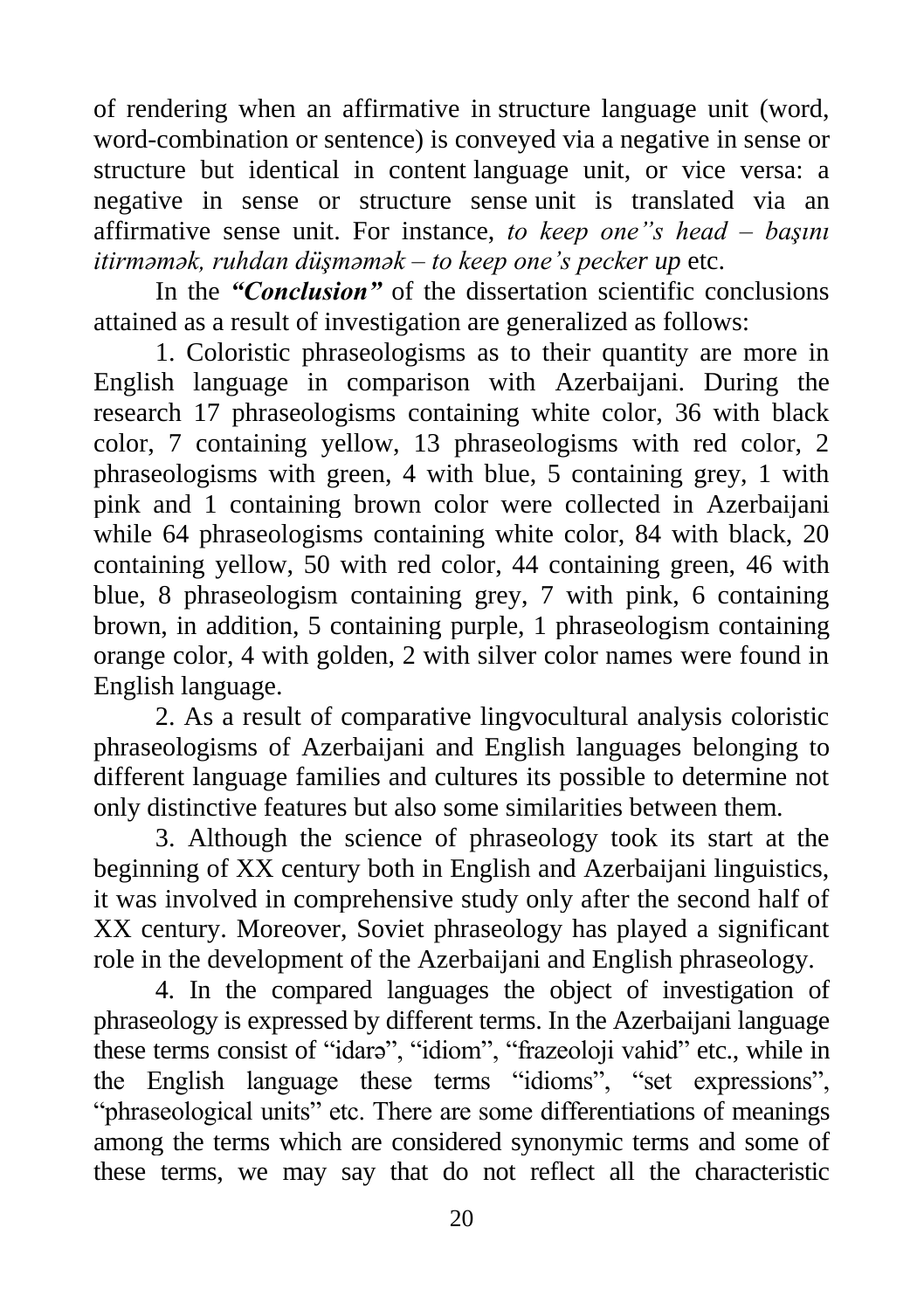peculiarities completely. That's why there arises necessity of determining the term "object of investigation of phraseology" exactly. From this viewpoint, when we say the object of investigation of phraseology, we envisage phraseologisms combining in itself all fixed word combinations, idioms, proverbs, saying and aphorisms.

5. There are differentiations of opinions among the scholars on belonging paremiological units to the composition of phraseology. We think that we may consider paremiological units as a type of phraseologisms, and it might be more correct to study them within the composition of phraseology. Thus, despite some structural differences both paremiological and phraseological units are fixed phrases, they are saved unchanged, they are ready-made units displaying historical, cultural, ethno-linguistic peculiarities of particular nation. To express in a different way, phraseologisms are culturally marked. Both paremiological and phraseological units express a thing or an idea in figurative and imaginative manner. Occasionally, paremiological units play the role of source that enriches phraseology. It means, some phraseological units derived from proverbs and sayings. It should also be mentioned that at times paremiological units might not fully incorporate within phraseology. Thus, paremiology has been investigated as a branch of phraseology in given research.

6. Coloristic phraseologisms in both Azerbaijani and English languages, are language units reflecting national, cultural peculiarities of the peoples, their historical traditions and customs, their lifestyle etc.

7. Coloristic phraseologisms in comporative languages perform communicative, nominative and cognitive functions.

8**.** Phraseologisms in comporative languages are ancient in origin. The vast majority of these units are created by people. Phraseologisms can be divided into two groups according to their view of sources: 1) phraseologisms formed by the inner possibilities of the language 2) phraseologisms, having been transferred from other languages. Besides them, in English language, it is possible to add one more group of phraseologisms, which can be considered as the ones which were transferred into English language by other variants like American English. There is no such a group in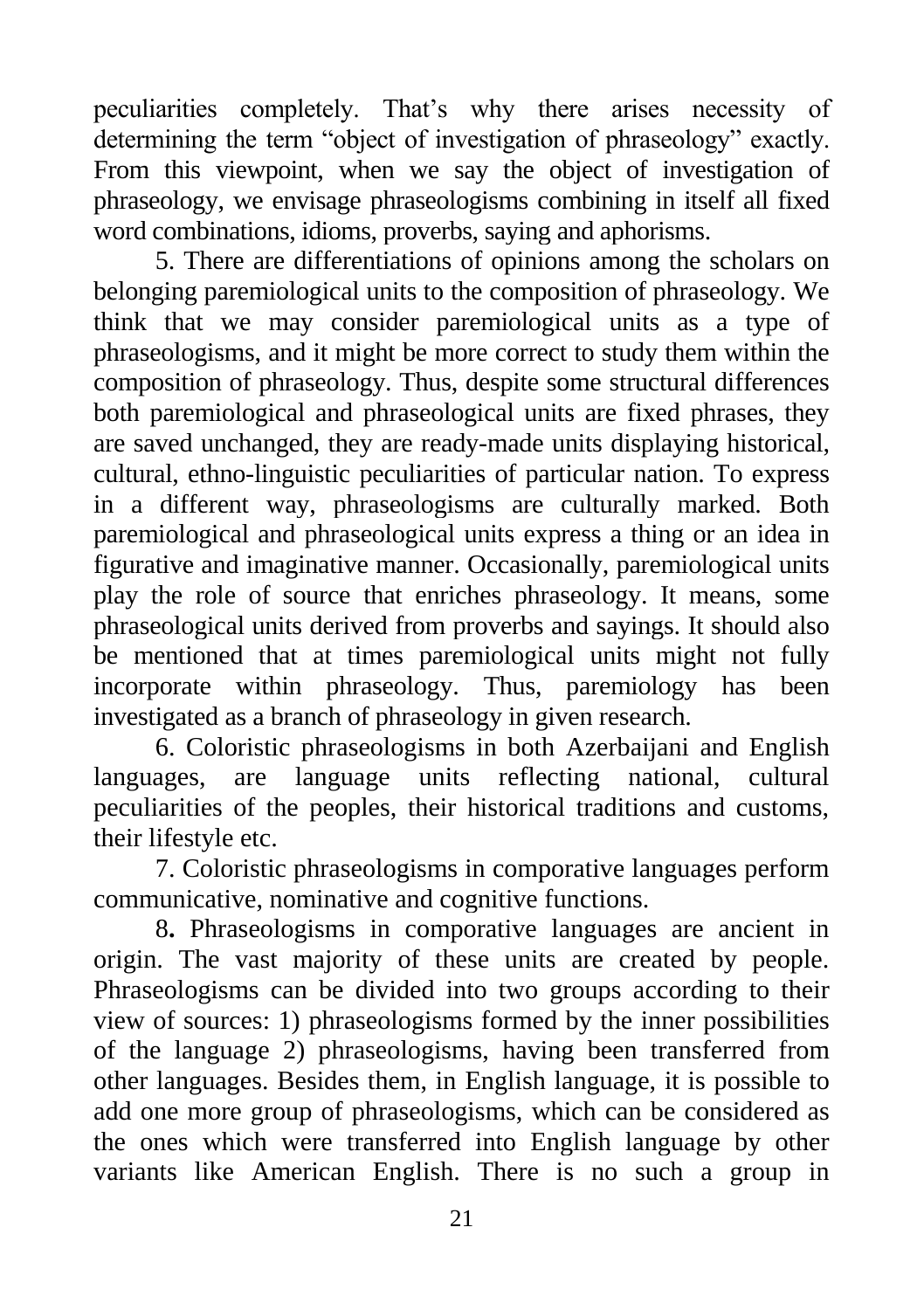Azerbaijani language. The research has shown that phraseologisms formed by the inner possibilities of the language surpass the loan ones. The written and folk literature genres as well as Quran Al Kareem and the Bible have played a role of source for these units. Phraseologisms formed by the inner possibilities of the language reflect nation's national and cultural pecularaties. Comporative languages adopted a number of phraseologisms from ancient Green and Latin languages. Although equivalent units between Azerbaijani and English languages which belong to different genealogical language group is not common, phraseologisms having international features mostly related to ancient culture can be found both in Azerbaijani and English languages. The research has shown that loan phraseologisms in English exceed the ones in the Azerbaijani. A certain amount of coloristic phraseologisms of Spanish, French, German, Dutch origin has been detected in English. Many of loan phraseologisms in Azerbaijani language have been transferred through Russian language.

9. All classifications of phraseologisms according to their structural-grammatical, semantic and syntactic features took their origin from distinctive linguists A.I.Smirnitsky, A.V.Koonin, I.V.Arnold,V.V. Vinogradov's grouping. From this point of view, the dissertation work on the theme called *"Phraseologisms formed by the names of colors in Azerbaijani and English languages"* is not an exception.

10. Investigations have shown that in both of the compared languages phraseologisms are various from the structural viewpoints. According to the syntactic relations between the components of the phraseologisms, they can be used both in the forms of word combinations and sentences. According to the composition, coloristic phraseologisms can be grouped into 4 classes (one-top, two-tops, multi-tops phraseological units as well sentence structured phraseological units). One-top coloristic phraseologism has not been found in Azerbaijani. According to the grammatical features, coloristic phraseologisms can be divided into 6 groups (nominal, verbal, attributive, adverbial, interjectional and exclamatory. Interjectional and exclamatory phraseologisms have not been found in Azerbaijani language. Differences in structural and grammatical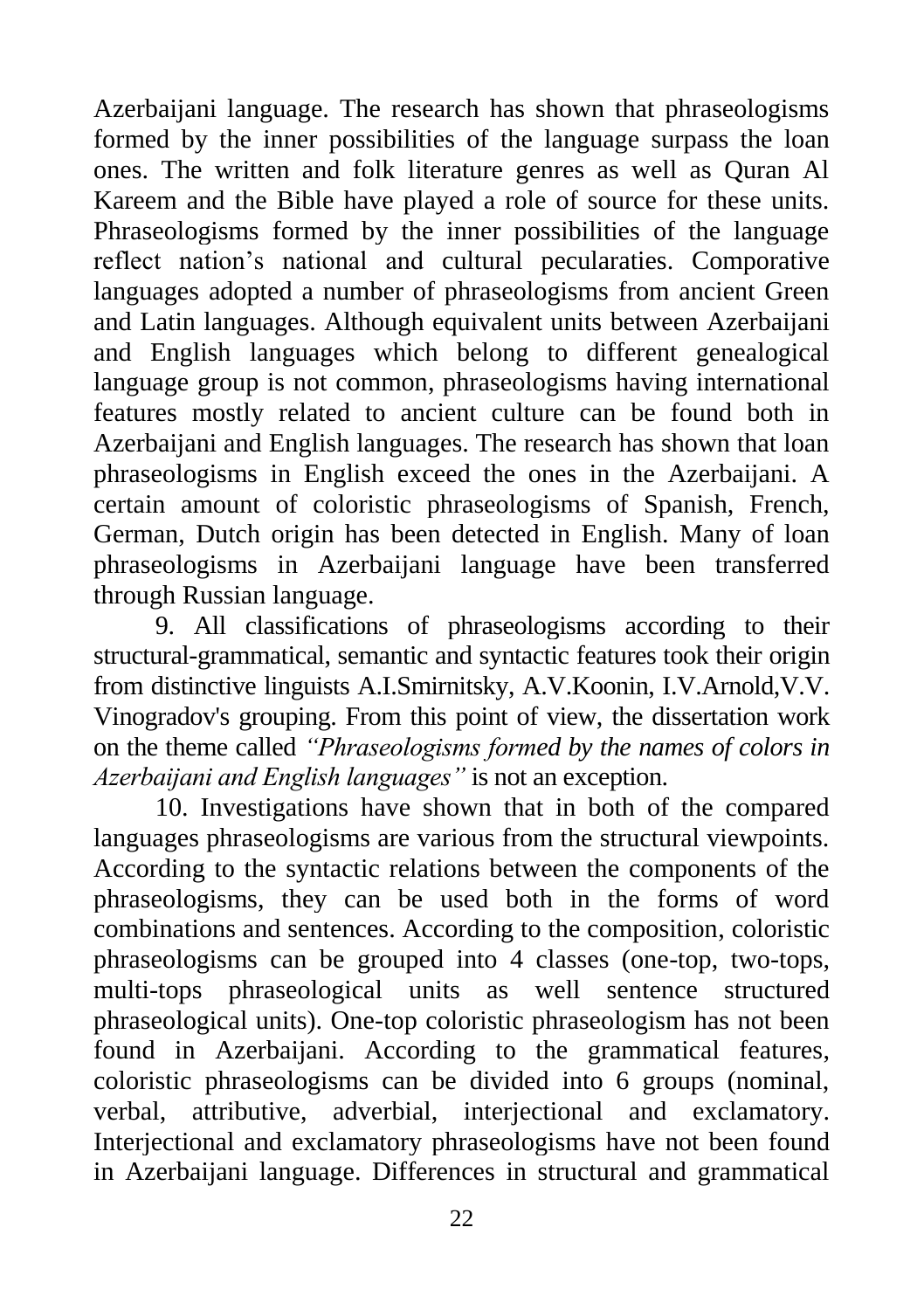features of the compared languages can be explained by their belongings to different language systems.

11. Both in Azerbaijani and English languages synonymy and antonymy of phrasologisms are widespread semantic relations. Althought coloristic phraseologisms are particularly monosemantic units, it is possible to determine homonomy and polysemy of these units in both comparable languages.

12. Coloristic phraseologisms used both in Azerbaijani and English languages can be grouped into 14 thematic classes. Along the distinctive features, the units including these groups also have some similarities due to universal meaning that colors express in both comparable languages.

13. As to the comparative investigation of functional-stylistic features of coloristic phraseologisms in both – Azerbaijani and English languages, it is possible to note that they are used in all the types of functional style, but they are more frequently met in literary and in the style of daily spoken speech.

14. Figurativeness, expressiveness and emotiveness are characteristic for the coloristic phraseologisms in the both of the compared languages.

15. Metaphor and metonomy have been found to provide a semantic motivation for a considerable number of coloristic phraseologisms both in Azerbaijani and English languages. These units are based on conceptual system of the mother tongue and are determined by people's notion of surroundings.

16. The analysis of metaphorical and metonymical phraseologisms have conducted within cognitive linguistics framework.

17. Four main strategies (equivalent, adaptation, modulation and calque or loan translations) are used in the process of translating of coloristic phraseologisms from one language into another. The most appropriate strategy is equivalent translation as it corresponds with expression in another language. It helps to translate entire message without loss. Occasionally, when it is not possible to use equivalent translation adaptation method can be used. Adaptation is a translation method that focuses on altering the source text so that it corresponds to the culture and language form of the target language. However, this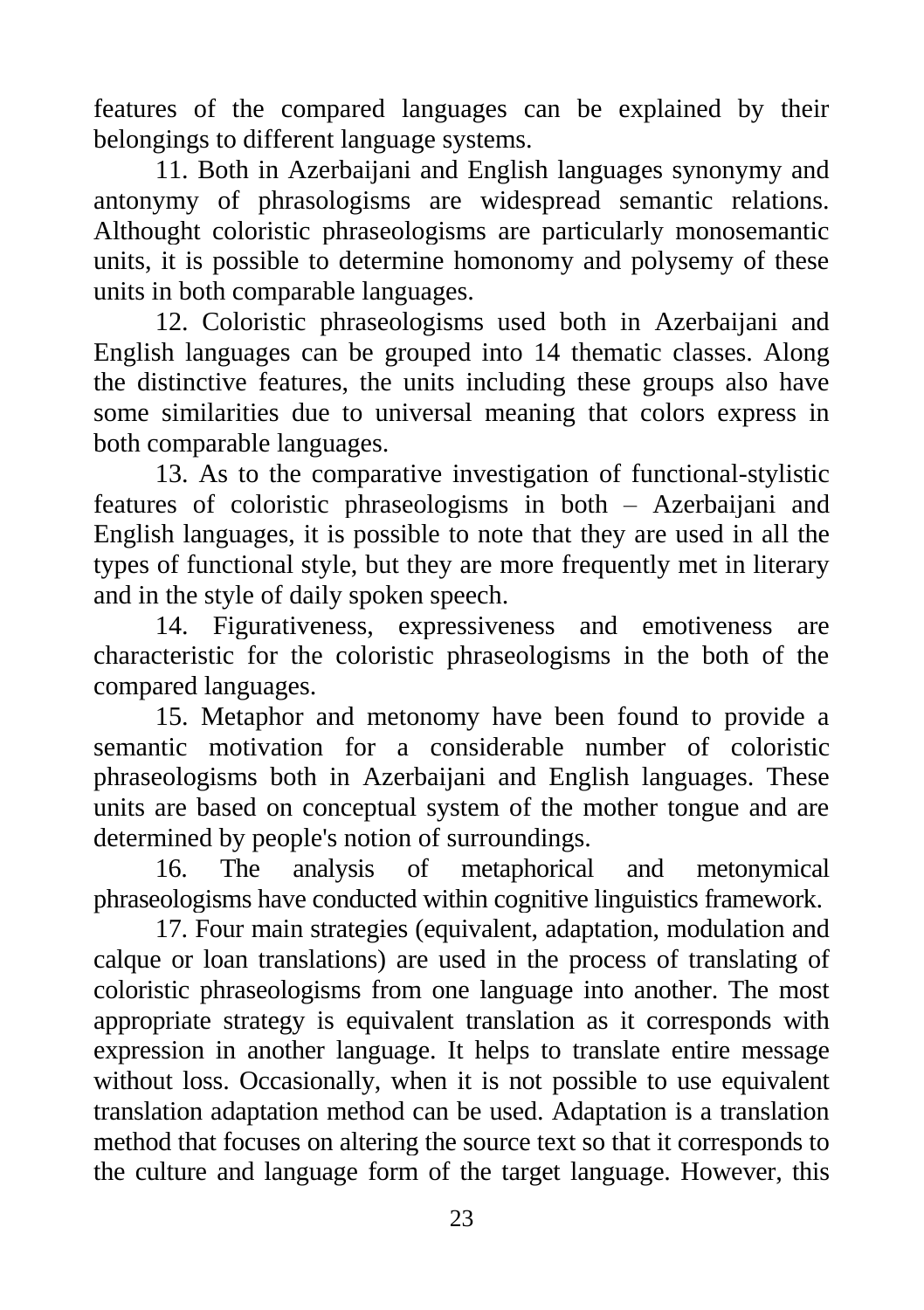approach may not produce completely accurate translations from stylistic and cultural point of view. When applying of adaptation approach is not possible either, modulation strategy can be used. In modulation approach in order to convey the same idea phraseologisms can be shifted to free word groups. At times, in translation process of phraseologisms calque strategy is applied. Calque translation can be defined as a word-for-word translation from one language into another.

### **The main content of the dissertation is represented in the following candidate's work:**

- 1. Şabanova, A.M. Tərkibində "ağ" və "qara" rəng adları olan frazeologizmlərin ingilis və Azərbaycan dilində müqayisəsi // – Bakı: Azərbaycan Dillər Universiteti, Dil və Ədəbiyyat  $-2017.$   $\text{Ne } 1, -\text{s}$ . 66-69.
- 2. Şabanova, A.M. İngilis və Azərbaycan dilçiliyində paremiologiya // "M.P.Vaqif və Müasirlik" mövzusunda elmi praktik konfrans, – Bakı, BDU, 7 dekabr, 2017, – s. 430-433.
- 3. Şabanova, A.M. İngilis və Azərbaycan dilçiliyində frazeologiya elminin inkişaf dinamikası və frazeologizm anlayışı // – Bakı: Bakı Slavyan Universiteti, Elmi Əsərlər (dil və ədəbiyyat seriyası,  $-2018$ .  $\mathbb{N} \times 1$ ,  $-$  s. 105-109.
- 4. Şabanova, A.M. Müqayisə olunan dillərdə koloristik frazeologizmlərin yaranmasında şifahi xalq ədəbiyyatının rolu // – Bakı: AMEA, Nəsimi adına Dilçilik İnstitutu, Tədqiqlər, – 2018.  $\mathbb{N} \times 1$ , - s. 136-141.
- 5. Şabanova, A.M. İngilis və Azərbaycan dillərində "göy" və "yaşıl" rəng adları ilə formalaşan frazeologizmlərin müqayisəli təhlili // – Bakı: Odlar Yurdu Universitetinin Elmi və Pedaqoji Xəbərləri, – 2018,№ 48, – s. 182-187.
- 6. Шабанова,А.М. Отражение английской культуры во фразеологизмах с компонентом цветообозначения // – Москва: Мирнауки, культуры, образования, – 2018. № 3, – c. 531-534.
- 7. Shabanova, A.M.Coloristic phraseologisms of metaphoric and metanomic character in the Azerbaijani and English languages //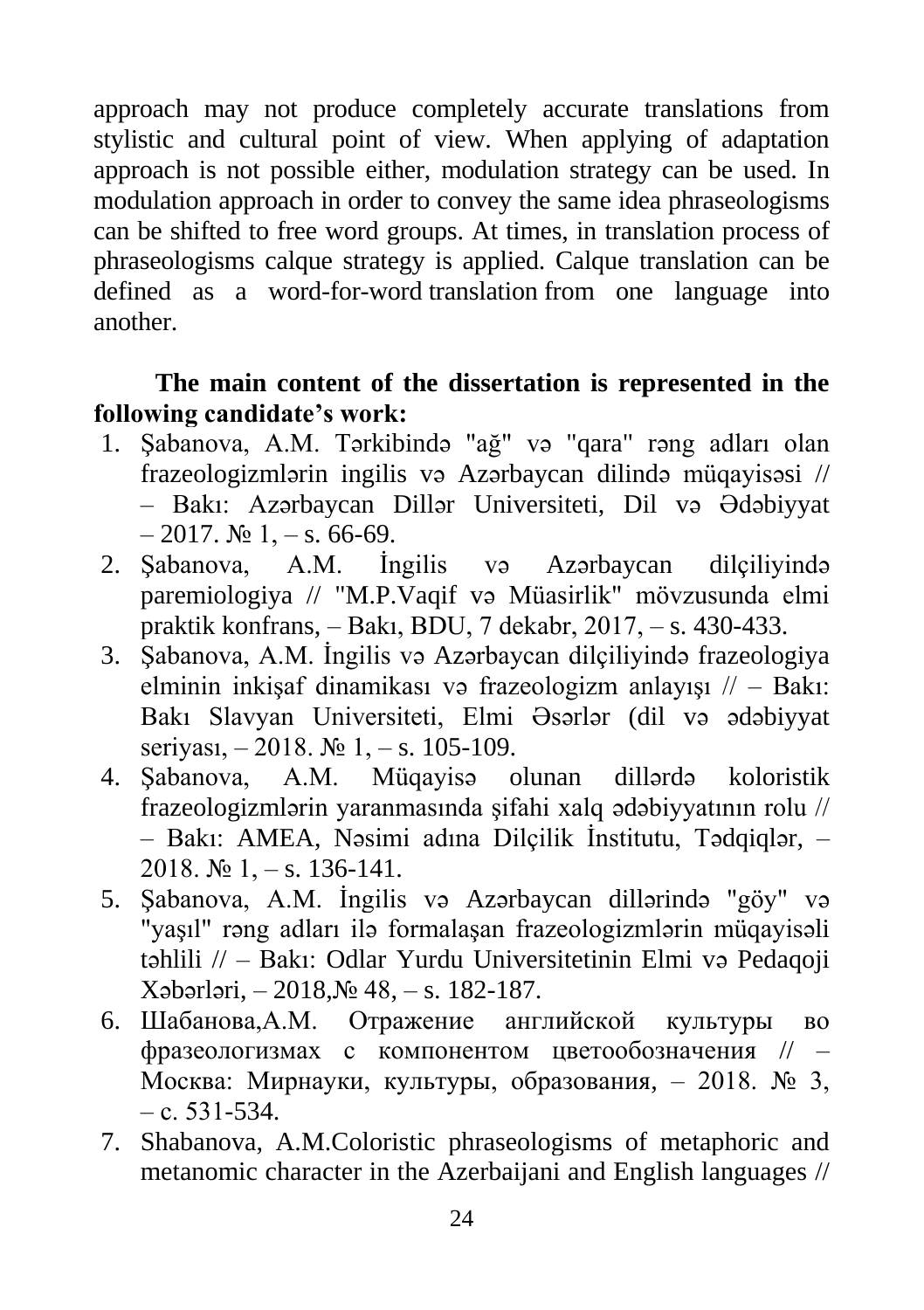–Vienna:The European Journal of Literature and Linguistics, – 2018. № 3, p. 27-31

- 8. Şabanova, A.M. İngilis və Azərbaycan dillərində koloristik frazeologizmlərin işlənmə dairəsi // – Bakı: Azərbaycan Respublikasının Təhsil İnstitutu, Elmi Əsərlər, – 2018. №6,  $-$ s. 110-113
- 9. Şabanova, A.M. İqtisadi diskursda koloristik frazeologizmlər // Bakı: Bakı Slavyan Universiteti, Humanitar elmlərin öyrənilməsinin aktual problemləri, –2018. №4, – s. 86-88
- 10. Şabanova, A.M. Tərkibində rəng adı olan atalar sözlərinin müqayisə olunan dillərdə təhlili // "Azərbaycansünaslığın aktual problemləri‖ mövzusunda IX beynəlxalq elmi konfrans, – Bakı: Bakı Slavyan Universiteti, – 3-4 may, –2018, – s. 576-577.
- 11. Şabanova, A.M. Müqayisə olunan dillərdə rəng adları ilə formalaşan frazeologizmlərdə milli koloritin ifadəsi // International Conference on Sustainable Development and Actual Problems of Humanitarian Sciences, – Bakı, Azərbaycan Universiteti, – 14-15 may, – 2018, s. 361-363
- 12. Şabanova, A.M. İngilis və Azərbaycan dillərinin tibbi diskursunda koloristik frazeologizmlər // "Tətbiqi Dilçiliyin Müasir Problemləri" III beynəlxalq konfrans, – Bakı, – Azərbaycan Dillər Universiteti, – 25-26 oktyabr, – 2018, – s. 52
- 13. Şabanova, A.M. İngilis və Azərbaycan dillərinin siyasi diskursunda xromatik rənglər ilə formalaşan frazeologizmlərin işlənməsi // Doktorantların və gənc tədqiqatçıların XXII respublika elmi konfransı, – Bakı, – Azərbaycan Dövlət Pedaqoji Universiteti, – 22-23 noyabr, – 2018, – s. 462-464
- 14. Şabanova, A.M. Müqayisə olunan dillərdə koloristik frazeologizmlərin ekvivalent üsulla tərcüməsi // – Bakı: Bakı Qızlar Universitetinin Elmi Xəbərləri, – 2019. №1, – s. 35-40
- 15. Şabanova, A.M. İngilis dilində işlənən somatik frazeologizmlərin semantik təhlili // – Gəncə: Gəncə Dövlət Universiteti, Elmi Xəbərlər, – 2019. №3, – s. 285-289
- 16. Şabanova, A.M. Rəng adlari ilə formalaşan frazeologizmlərin kütləvi informasiya vasitələrində işlədilməsi // – Bakı: AMEA-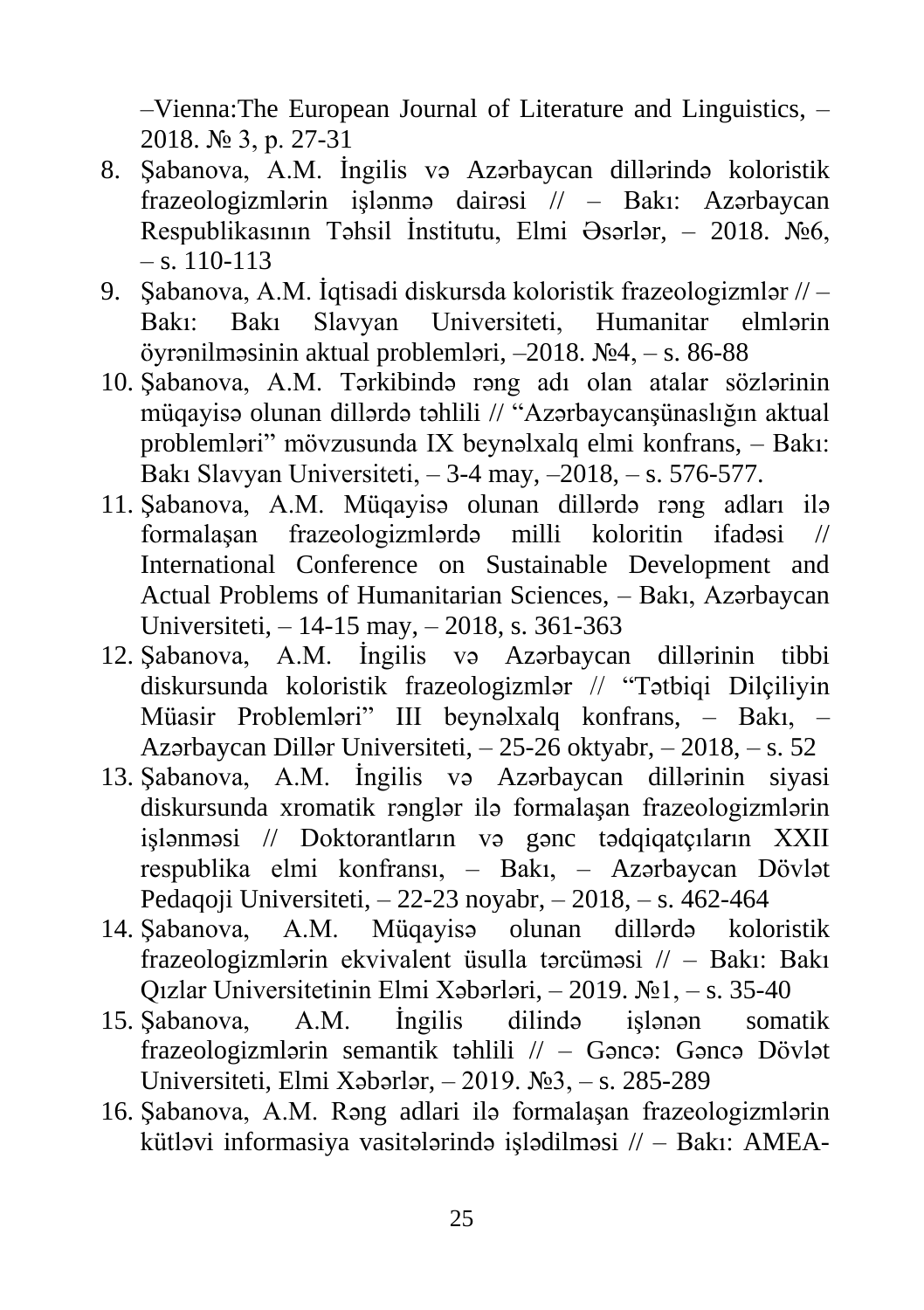nın M.Fizuli adına Əlyazmalar İnstitutu, Filologiya məsələləri,  $-2019.$   $\text{Ne } 9. - \text{s}$ . 118-122

- 17. Shabanova, A.M. On Cultural Connotations of Azerbaijani and English Idioms // – Belgrade: Cultural Identity of Azerbaijan,  $-2019$ ,  $- p. 149 - 155$
- 18. Şabanova, A.M. İngilis dilində tərkibində antroponimlər işlənən frazeologizmlərin təhlili // Müasir dilçiliyin aktual problemləri beynəlxalq elmi konfrans, – Bakı, – Azərbaycan Dövlət Pedaqoji Universiteti, – 6-7 iyun, – 2019, – s. 322-324.
- 19. Shabanova, А.М. Colour idioms as a reflection of English and Azerbaijani culture // Eurasiascience XXII международная научно-практическая конференция, – Москва, – 30 июня,  $-2019$ ,  $- p. 155 - 156$
- 20. Şabanova, A.M. İngilis dilində işlənən reklam sloqanlarının üslubi xüsusiyyətləri // Gənc tədqiqatçıların III respublika elmi praktik konfransı, –Bakı, Azərbaycan Universiteti, – 13 mart,  $-2020, -s. 266-268$
- 21. Şabanova, A.M. İngilis dilində işlənən toponimik frazeologizmlərin semantik təsnifi // "Filoloji elmlər və innovativ tədqiqatlar kontekstində" beynəlxalq elmi konfrans, - Bakı, Bakı Slavyan Universiteti, – 24 dekabr, – 2020, – s. 518-519
- 22. Şabanova, A.M. İngilis dilində işlənən frazeologizmlərdə gender stereotipləri // – Bakı: Bakı Dövlət Universiteti, Dil və Ədəbiyyat, – 2021. №1, – s. 22-24.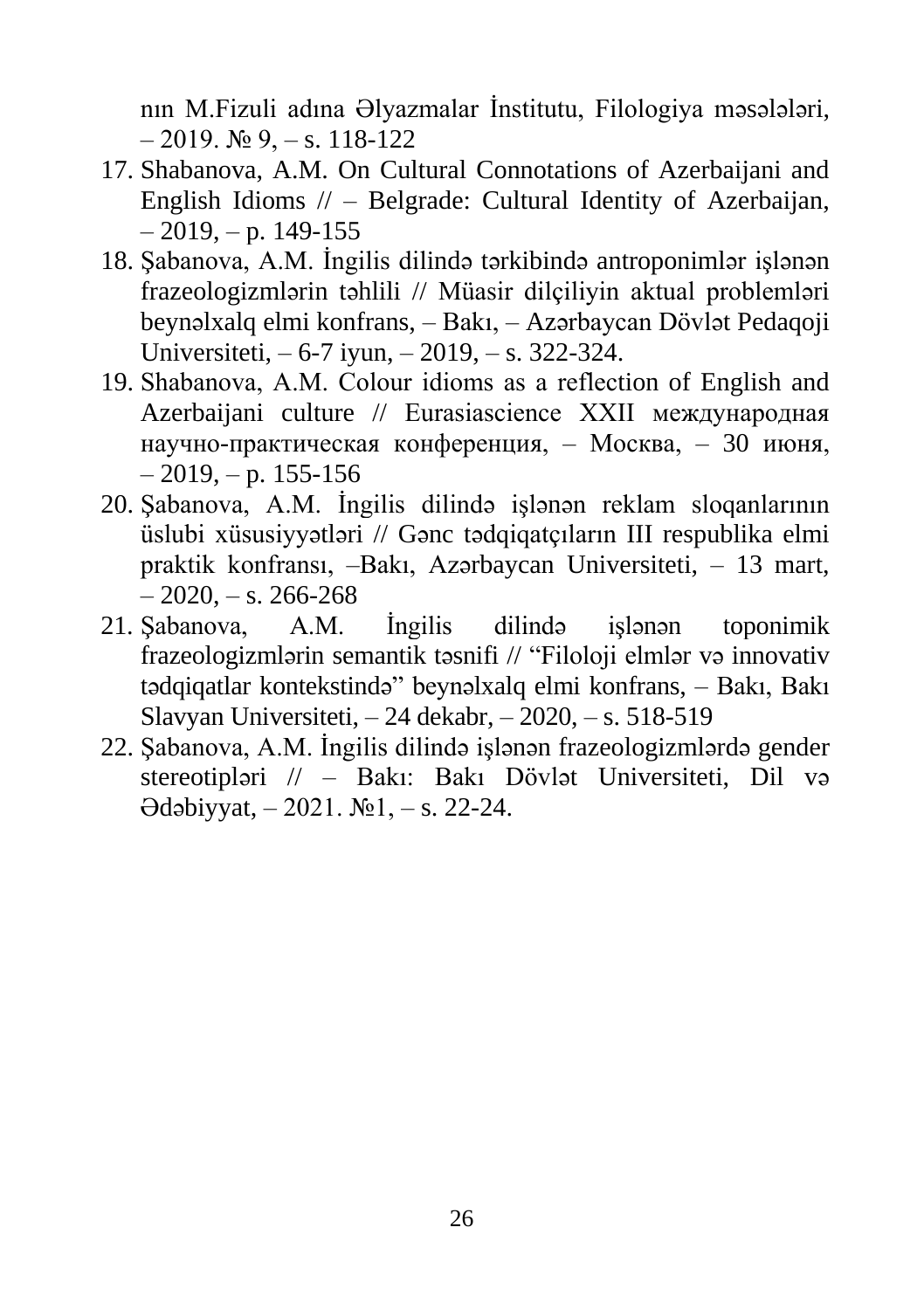$\frac{1}{2}$  at the The defense will be held on  $\frac{1}{\sqrt{2}}$  and  $\frac{1}{\sqrt{2}}$  of Supreme Attestation meeting of the Dissertation council  $LD$  2.15 of September 2.18 Commission under the President  $\sigma$ 

Address: AZ 1014, Baku, Suleyman Rustam Street 33.

Dissertation is accessible at the Baku Slavic University Library.

Electronic versions of dissertation and its abstract are available on the official website of the Baku Slavic University.

Abstract was sent to the required addresses on  $\overrightarrow{A}$   $\overrightarrow{M}$   $\alpha y$  2022.